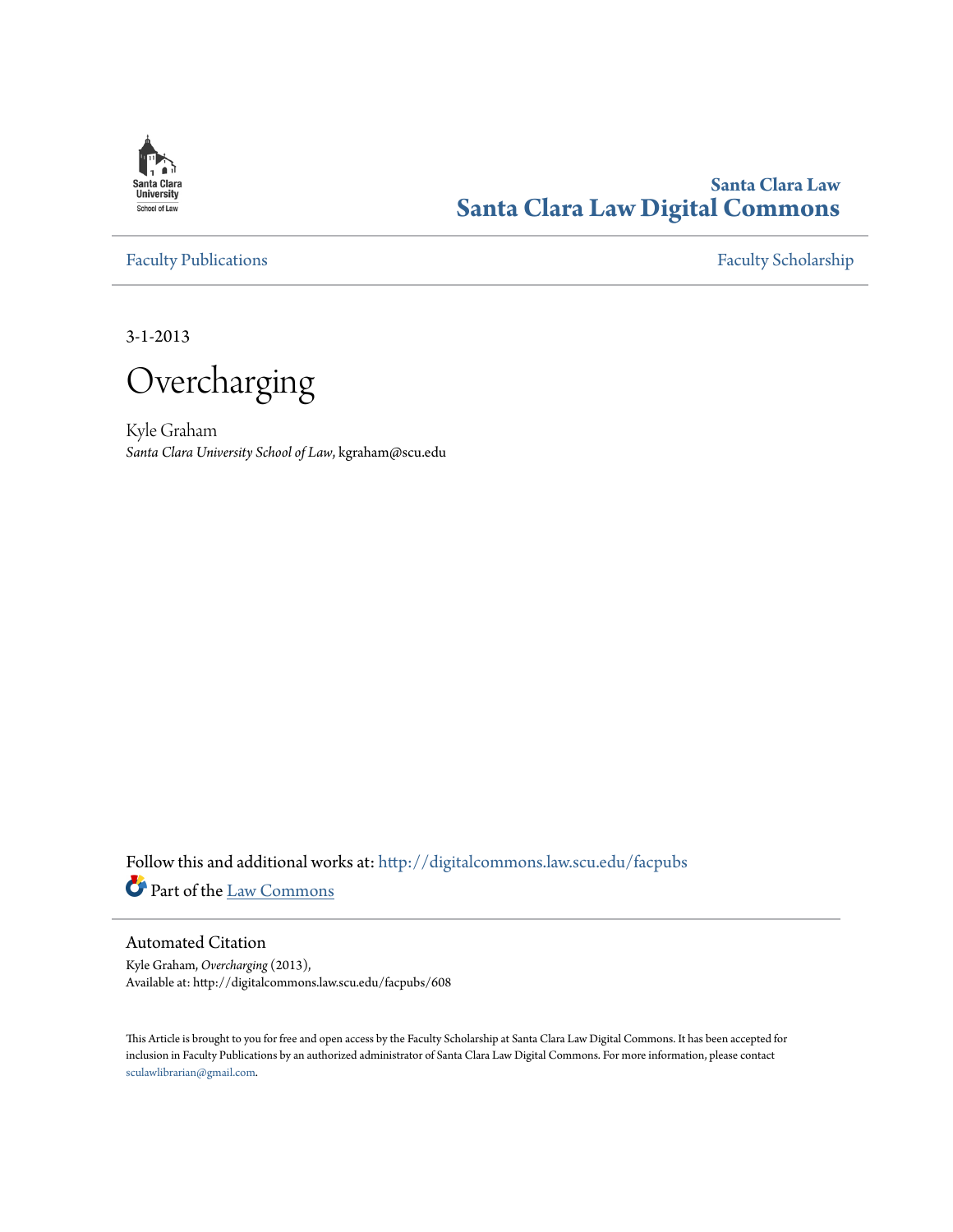#### **OVERCHARGING**

# <span id="page-1-0"></span>*Kyle Graham*

The prosecutors in several recent high-profile criminal cases have been accused of "overcharging" their quarry.<sup>1</sup> These complaints have implied—and sometimes expressly asserted—that by "overcharging," the prosecutors engaged in socially undesirable, illegitimate, and even corrupt behavior.<sup>2</sup> United States Supreme Court Justice Antonin Scalia also weighed in on the "overcharging" phenomenon not long ago, describing this practice as a predictable though regrettable aspect of modern plea bargaining.<sup>3</sup>

Unfortunately, many of these commentators either have failed to explain precisely what they meant by "overcharging," or have used the same word to

Assistant Professor, Santa Clara University School of Law.

<sup>1</sup> E.g., John Dean, *Dealing With Aaron Swartz in the Nixonian Tradition: Overzealous Overcharging Leads to a Tragic Result*, JUSTIA (Jan. 25, 2013), <http://verdict.justia.com/2013/01/25/dealing-with-aaron-swartz-in-the-nixonian-tradition> (stating, as to the recent prosecution of Aaron Swartz, the "case was seriously, unnecessarily, and brutally overcharged," with the prosecutors "using a sledgehammer for something that was merely worthy of a slap on the wrist"); David Friedman, *Overcharging: The Aaron Swartz Case*, IDEAS (Jan. 24, 2013, 7:51 AM), [http://daviddfriedman.blogspot.com/2013/01/overcharging-aaron-swartz](http://daviddfriedman.blogspot.com/2013/01/overcharging-aaron-swartz-case.html)[case.html;](http://daviddfriedman.blogspot.com/2013/01/overcharging-aaron-swartz-case.html) Emily Bazelon, *When the Law Is Worse Than the Crime*, SLATE (Jan. 14, 2013, 3:59 PM),

http://www.slate.com/articles/technology/technology/2013/01/aaron\_swartz\_suicide\_prosecutors have too much power to charge and intimidate.html (describing the Swartz prosecution as an instance of "egregious overcharging of crimes by the U.S. attorney's office in the name of setting an example."); John R. Lott Jr., *Where's the 'Probable Cause'?*, THE NATIONAL REVIEW ONLINE (April 13, 2012, 2:45 PM), [www.nationalreview.com/articles/295984/where-s-probable-cause](http://www.nationalreview.com/articles/295984/where-s-probable-cause-john-r-lott-jr)[john-r-lott-jr](http://www.nationalreview.com/articles/295984/where-s-probable-cause-john-r-lott-jr) (observing that the prosecutor of George Zimmerman, charged with the murder of Trayvon Martin, "has most likely deliberately overcharged, hoping to intimidate Zimmerman into agreeing to a plea bargain."); John Schwartz, *Severe Charge, With a Minimum Term of 25 Years*, N.Y. TIMES (April 11, 2012), [http://www.nytimes.com/2012/04/12/us/zimmerman-faces-second](http://www.nytimes.com/2012/04/12/us/zimmerman-faces-second-degree-murder-charge-in-florida.html)[degree-murder-charge-in-florida.html](http://www.nytimes.com/2012/04/12/us/zimmerman-faces-second-degree-murder-charge-in-florida.html) (quoting a defense attorney's suggestion that Zimmerman may have been "overcharged"); Scott Bonn, *Casey Anthony trial was a case of overzealous prosecution: Death penalty was a bar too high*, N.Y. DAILY NEWS (July 7, 2011, 4:00 a.m.) [http://www.nydailynews.com/opinion/casey-anthony-trial-case-overzealous-prosecution-death](http://www.nydailynews.com/opinion/casey-anthony-trial-case-overzealous-prosecution-death-penalty-bar-high-article-1.160804#ixzz2Lmmfm9QN)[penalty-bar-high-article-1.160804#ixzz2Lmmfm9QN](http://www.nydailynews.com/opinion/casey-anthony-trial-case-overzealous-prosecution-death-penalty-bar-high-article-1.160804#ixzz2Lmmfm9QN) ("Arguably, the prosecution 'overcharged' the case against [Casey] Anthony [by charging her with first-degree murder] and would have been better off going with a charge of nonnegligent manslaughter or even second-degree murder."); *Is O.J. Being Overcharged?,* SENTENCING LAW & POLICY (Sept. 18, 2007, 7:56 PM), [http://sentencing.typepad.com/sentencing\\_law\\_and\\_policy/2007/09/is-oj-being-ove.html.](http://sentencing.typepad.com/sentencing_law_and_policy/2007/09/is-oj-being-ove.html)

<sup>2</sup> *E.g.*, Dean, *supra* note [1;](#page-1-0) Bazelon, *supra* note [1.](#page-1-0) *See also* United States v. Robertson, 15 F.3d 862, 876 (Reinhardt, J., dissenting) ("The practice of overcharging a defendant involves an abuse of the prosecutor's generally unreviewable discretion.") (footnote omitted).

Lafler v. Cooper, 132 S.Ct. 1372, 1397 (2012) (Scalia, J., dissenting) (surmising that plea bargaining "presents grave risks of prosecutorial overcharging that effectively compels an innocent defendant to avoid massive risk by pleading guilty to a lesser offense.").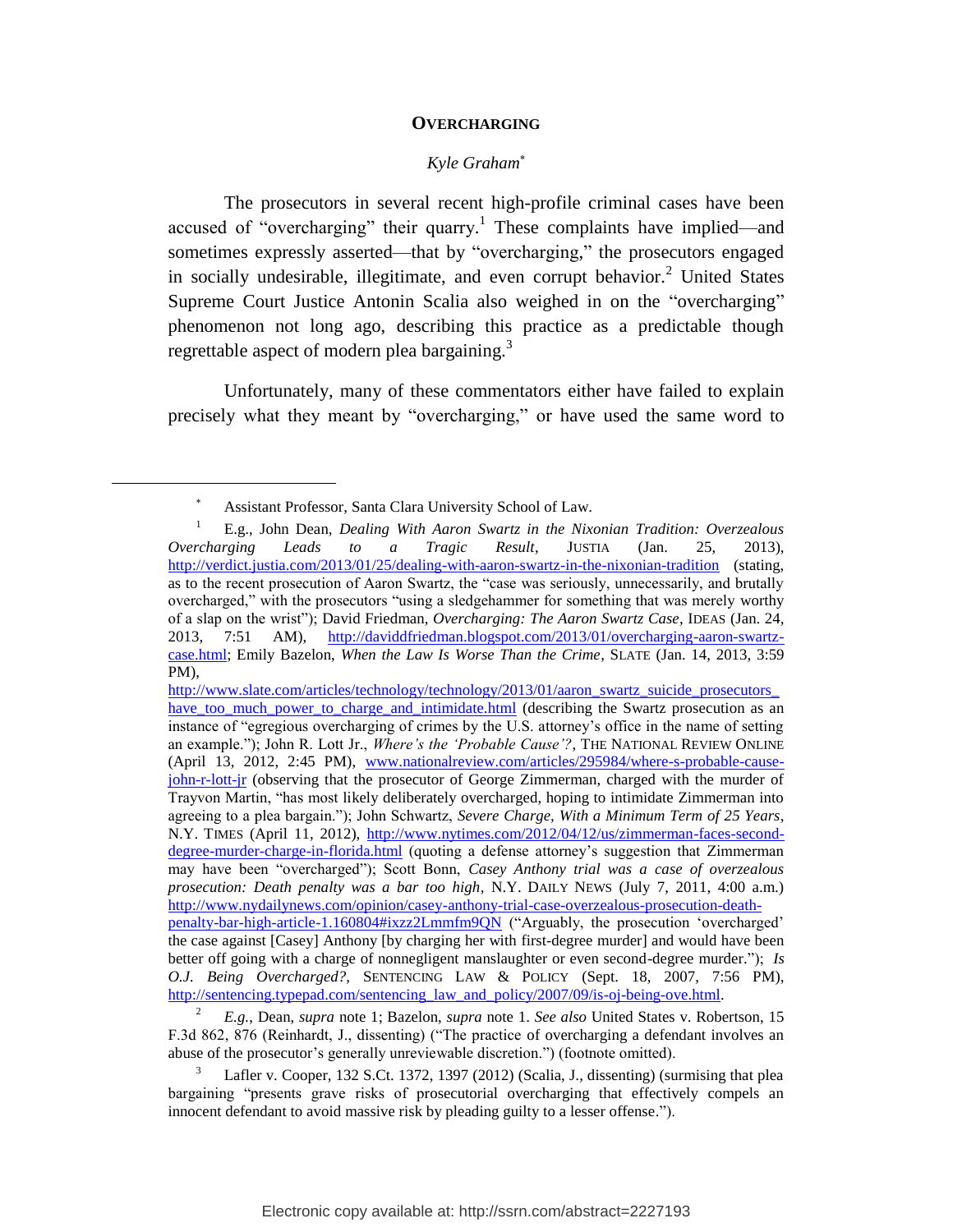<span id="page-2-0"></span>describe different types of charging practices. 4 The various meanings given to "overcharging," when the term is defined at all, have made it difficult to ascertain what this practice entails, why it is improper, and who the worst offenders are.<sup>5</sup>

This essay aims to improve the ongoing conversation about overcharging in two ways: first, by disentangling and fleshing out the core meanings of this term; and second, by proposing some metrics to identify prosecutors who chronically overcharge. As to the first of these matters, this essay explains how the term "overcharging" can communicate three different criticisms of prosecutorial practices. The first approach toward overcharging objects to the allegation of crimes without adequate proof. A second criticism resembles the first in that it holds criminal charges to some objective or other extrinsic standard of propriety, but differs in that it is concerned with a lack of proportionality between the nature or consequences of the charges in a case on the one hand, and the gravamen of the defendant's alleged misconduct on the other. A third conception of overcharging combines objective and subjective elements. This perspective also perceives inadequate proof or a lack of proportionality, but particularly condemns a prosecutor's conscious decision to allege overstated charges in order to maneuver the defendant into a plea bargain in which some or all of the charges will be dismissed or reduced. As detailed below, each of these basic criticisms has its strengths and shortcomings, which may explain why they are commonly merged or strung together. Yet the differences matter, especially because some perceived solutions to overcharging address only one or two of these critiques.

Next, this essay proposes and then applies a rudimentary methodology for tracking how often particular prosecuting authorities overcharge. Some commentators have said that it is impossible to spot overcharging in a given case, at least without an admission by the prosecutor involved.<sup>6</sup> Perhaps this is true. But

l

<sup>4</sup> WILLIAM F. MCDONALD, PLEA BARGAINING: CRITICAL ISSUES AND COMMON PRACTICES 19 (1985) ("even when the same term [overcharging] is used it often has different meanings."); Bennett L. Gershman, *Prosecutorial Decisionmaking and Discretion in the Charging Function*, 62 HASTINGS L.J. 1259, 1279 (2011) ("it is not completely clear what 'overcharging' means, or why the practice is illegitimate."). *See also* SAMUEL WALKER, TAMING THE SYSTEM: THE CONTROL OF DISCRETION IN CRIMINAL JUSTICE, 1950–1990 91 (1993) ("The issue of overcharging is very complicated. The term has several meanings."); Donald G. Gifford, *Meaningful Reform of Plea Bargaining: The Control of Prosecutorial Discretion*, 1983 U. ILL. L. REV. 37, 41 (1983) (" 'Overcharging' is an ambiguous term.")

<sup>5</sup> *See Is O.J. Being Overcharged*, *supra* note [1](#page-1-0) ("As many know (through few will admit), some — only a few? many? most? — prosecutors are willing and perhaps eager to file as many charges as they plausibly can in order to create bargaining leverage and bargaining room for inevitable plea discussions.")

<sup>6</sup> Bordenkircher v. Hayes, 454 U.S. 357, 368 n.2 (Blackmun, J., dissenting) (opining that "[n]ormally . . . it is impossible to show that" a prosecutor is engaging in overcharging); Bennett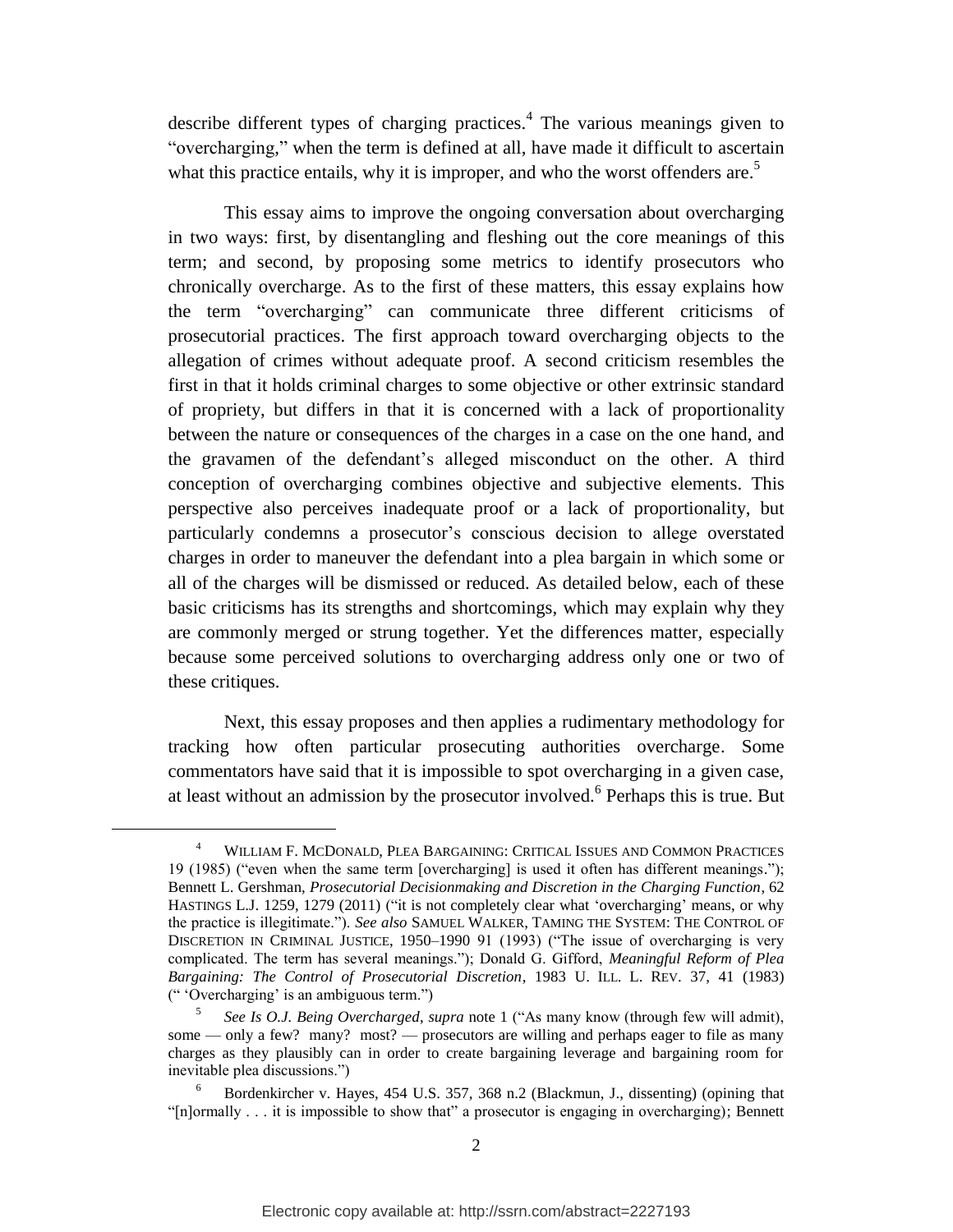perhaps patterns of overcharging can be gleaned from larger collections of cases. Toward this purpose, this essay presents an original review of several years' worth of federal charging and conviction data. This study reveals the United States Attorney's offices that have produced patterns of charging and conviction over this span that raise yellow, if not red flags regarding systemic overcharging. Although these results admittedly do not establish frequent overcharging on their own, they do point toward those offices that have built charging and conviction records that may warrant further scrutiny.

This essay does not offer a prescription for ending or abating overcharging, however that term is defined.<sup>7</sup> Hopefully, though, the brief discussion below will lay a foundation for increasingly cogent consideration of overcharging, identification of prosecuting authorities who consistently overcharge, and potential responses to the practice.

# <span id="page-3-1"></span>**I. WHAT IS "OVERCHARGING"?**

The word "overcharging," as directed at prosecutorial charging practices, first appeared in the academic literature in the mid-1960s.<sup>8</sup> Shortly thereafter, in 1968, Professor Albert Alschuler devised a basic vocabulary for overcharging that remains influential today.

# <span id="page-3-0"></span>**A. "Horizontal" and "Vertical" Overcharging**

In his article *The Prosecutor's Role in Plea Bargaining*,<sup>9</sup> Professor Alschuler described two different types of overcharging: "horizontal" overcharging and "vertical" overcharging.<sup>10</sup> As Alschuler described them, both "horizontal" and "vertical" overcharging represent tactics that prosecutors employ to catalyze plea bargains. Both practices set the stage for possible "charge

L. Gershman, *A Moral Standard for the Prosecutor's Exercise of the Charging Discretion*, 20 FORD. URB. L.J. 513, 521 (1993) ("It is improper for prosecutors to use overcharging as a leverage device to more readily obtain guilty pleas or to provide a trial jury a broader range of charges that might more readily produce a compromise verdict. However, proving such improper prosecutorial motivation is virtually impossible.")

<sup>7</sup> This article does not draw normative conclusions regarding overcharging, however defined, although it does attempt to pinpoint the concerns that animate particular perceptions of the practice. For a catalogue and critique of prescriptions for addressing overcharging, *see* DANIEL S. MEDWED, PROSECUTION COMPLEX: AMERICA'S RACE TO CONVICT AND ITS IMPACT ON THE INNOCENT 19–33 (2012).

<sup>8</sup> *E.g.*, Monroe H. Freedman, *The Professional Responsibility of the Prosecuting Attorney*, 55 GEO. L.J. 1030, 1035 (1967).

<sup>9</sup> 36 U. CHI. L. REV. 50 (1968).

<sup>10</sup> *Id*. at 85–87.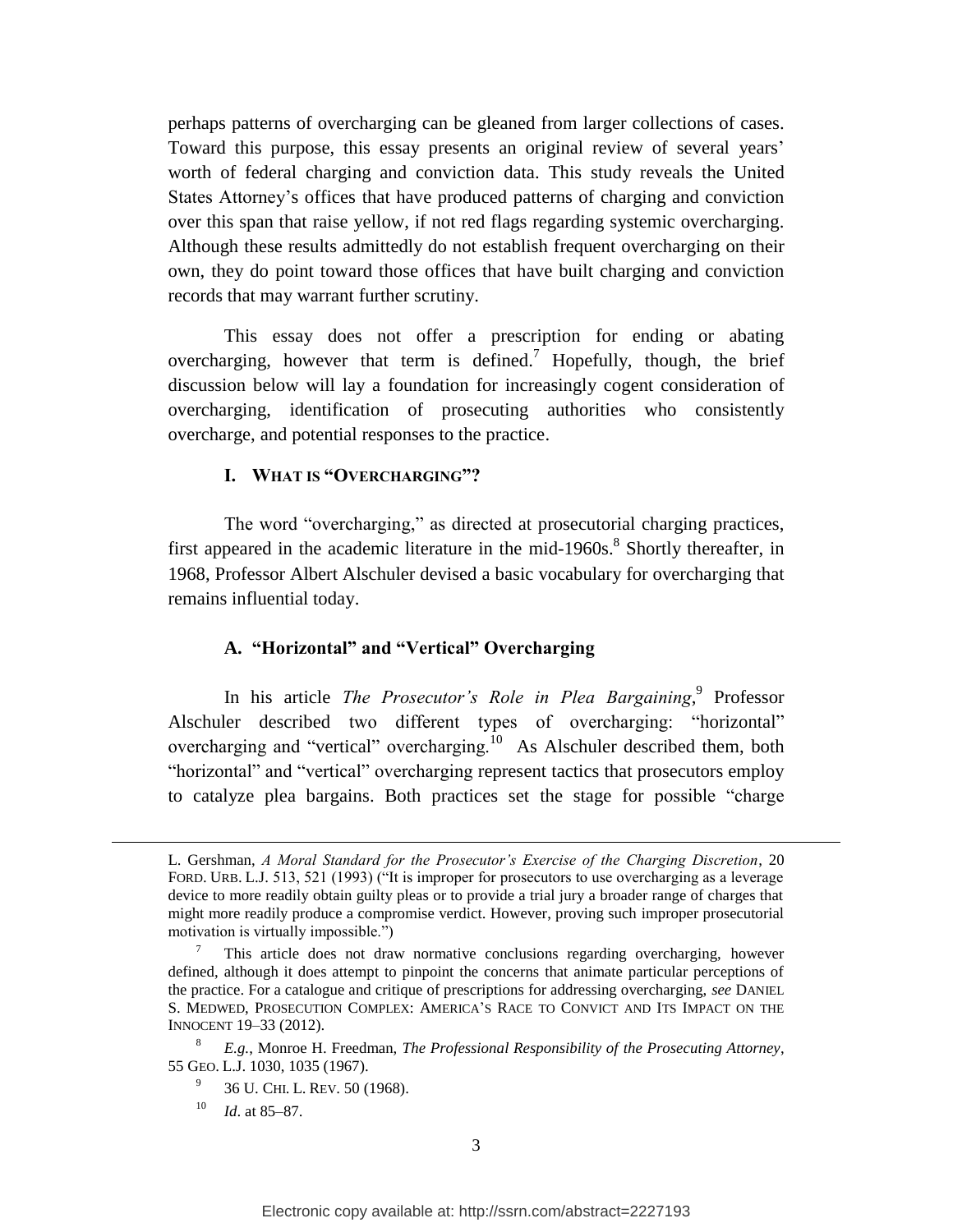<span id="page-4-0"></span>bargaining," a type of plea bargaining in which the prosecutor agrees to dismiss or reduce a charge or charges in exchange for the defendant's guilty or no-contest plea to another offense or offenses.<sup>11</sup>

The principal difference between "horizontal" and "vertical" overcharging concerns their form. According to Alschuler, "horizontal" overcharging consists of "multiplying 'unreasonably' the number of accusations against a single defendant."<sup>12</sup> The practitioners with whom Alschuler spoke when preparing his article described two subspecies of this practice: charging a defendant "with a separate offense for every criminal transaction in which he has allegedly participated"<sup>13</sup> and "fragment [ing] a single criminal transaction into numerous component offenses."<sup>14</sup>

Regardless of the form that "horizontal" overcharging took, the main criticism of the practice that Alschuler recorded lay in the prosecutor's tactical use of seemingly extraneous charges to triangulate toward a plea bargain. On this point, Alschuler wrote that "[w]hen defense attorneys condemn this practice, they usually do not disagree with the prosecutor's evaluation of the quantum of proof necessary to justify an accusation. Usually, they concede, there is ample evidence to support all of the prosecutor's charges."<sup>15</sup> To these attorneys, the perceived unreasonableness of the charges owed instead to the fact that the "excess" counts "are not usually filed against a single defendant because the prosecutor is interested in securing . . . convictions [for these charges]. The charges may be filed instead in an effort to induce the defendant to plead guilty to a few of the charges, in exchange for dismissal of the rest."<sup>16</sup>

Alschuler's sources also related an alternative form of overcharging, which he referred to as "vertical" overcharging. "Vertical" overcharging consists of:

<sup>11</sup> Kyle Graham, *Facilitating Crimes: An Inquiry into the Selective Invocation of Offenses with the Continuum of Criminal Procedure*s, 15 LEWIS & CLARK L.REV. 665, 686–87 (2011); Stephen S. Schulhofer & Ilene H. Nagel, *Negotiated Pleas Under the Federal Sentencing Guidelines: The First Fifteen Months*, 27 AM. CRIM. L. REV. 231, 278–82 (1989) (discussing "charge bargaining" by federal prosecutors).

<sup>12</sup> Alschuler, *supra* note [9,](#page-3-0) at 85.

<sup>13</sup> *Id*. at 87.

 $14$  *Id.* 

<sup>15</sup> *Id*.

<sup>16</sup> *Id*.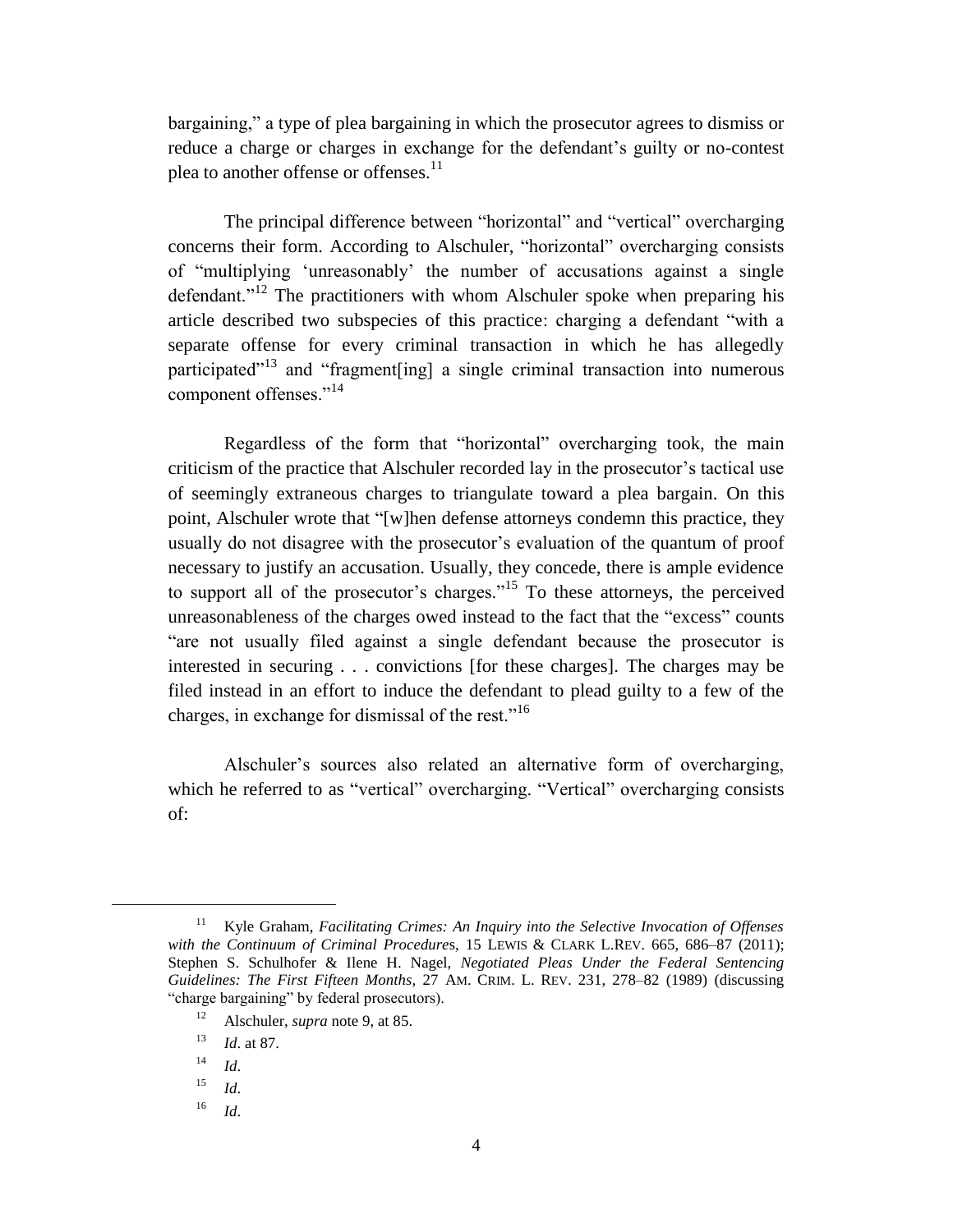Charging a single offense at a higher level than the circumstances of the case seem to warrant. The allegedly extravagant charge usually encompasses, as a "lesser included offense," the crime for which the prosecutor actually seeks conviction. In this situation, as in cases of horizontal overcharging, the claim is not that prosecutors charge crimes of which the defendant is clearly innocent; it is instead that they set the evidentiary threshold at far too low a level in drafting their initial allegations. Usually, defense attorneys claim, prosecutors file their accusations at the highest level for which there is even the slightest possibility of conviction.<sup>17</sup>

Thus, in both vertical and horizontal overcharging, the prosecutor originally alleges a charge or charges that she subjectively does not want to pursue to conviction, or is indifferent about prosecuting. Instead, the extraneous or unduly severe allegations are put forward to incentivize the defendant to plead guilty to another charge or charges. The two practices differ in that horizontal overcharging anticipates charge dismissals as part of a desired plea bargain, while vertical overcharging envisages charge substitution in a plea deal. Furthermore, at least as Alschuler characterized the practices, only vertical overcharging entails charges premised "insufficient" proof, however sufficiency is to be measured.

Some modern commentators continue to recognize a basic distinction between horizontal and vertical overcharging.<sup>18</sup> This bifurcation is useful, but lacks comprehensiveness and rigor. Alschuler's description of "vertical" overcharging, for example, does not account for the scenario in which the prosecutor files a charge on proof beyond a reasonable doubt, but with the intent to substitute a lesser charge as part of a plea deal. If strategic "horizontal" overcharging warrants condemnation even when premised on plentiful proof, why doesn't this example involve comparable "vertical" overcharging? Likewise, why doesn't the allegation of ancillary, extraneous charges on *insufficient* proof represent a subspecies of "horizontal" overcharging?

<sup>17</sup> *Id*. at 86.

<sup>18</sup> *E.g.*, H. Mitchell Caldwell, *Coercive Plea Bargaining: The Unrecognized Scourge of the Justice System*, 61 CATH. U. L. REV. 63, 85 (2011) ("Scholars suggest that there are two basic types of overcharging. Prosecutors can engage in either horizontal overcharging by filing charges for distinct crimes resulting from similar offensive conduct, or vertical overcharging by charging harsh variations of the same crime when the evidence only supports lesser variations."); Ana Maria Gutierrez, *The Sixth Amendment: The Operation of Plea Bargaining in Contemporary Criminal Procedure*, 87 DEN. U. L. REV. 695, 697 n. 16 (2010) ("There are two types of overcharging: horizontal and vertical.").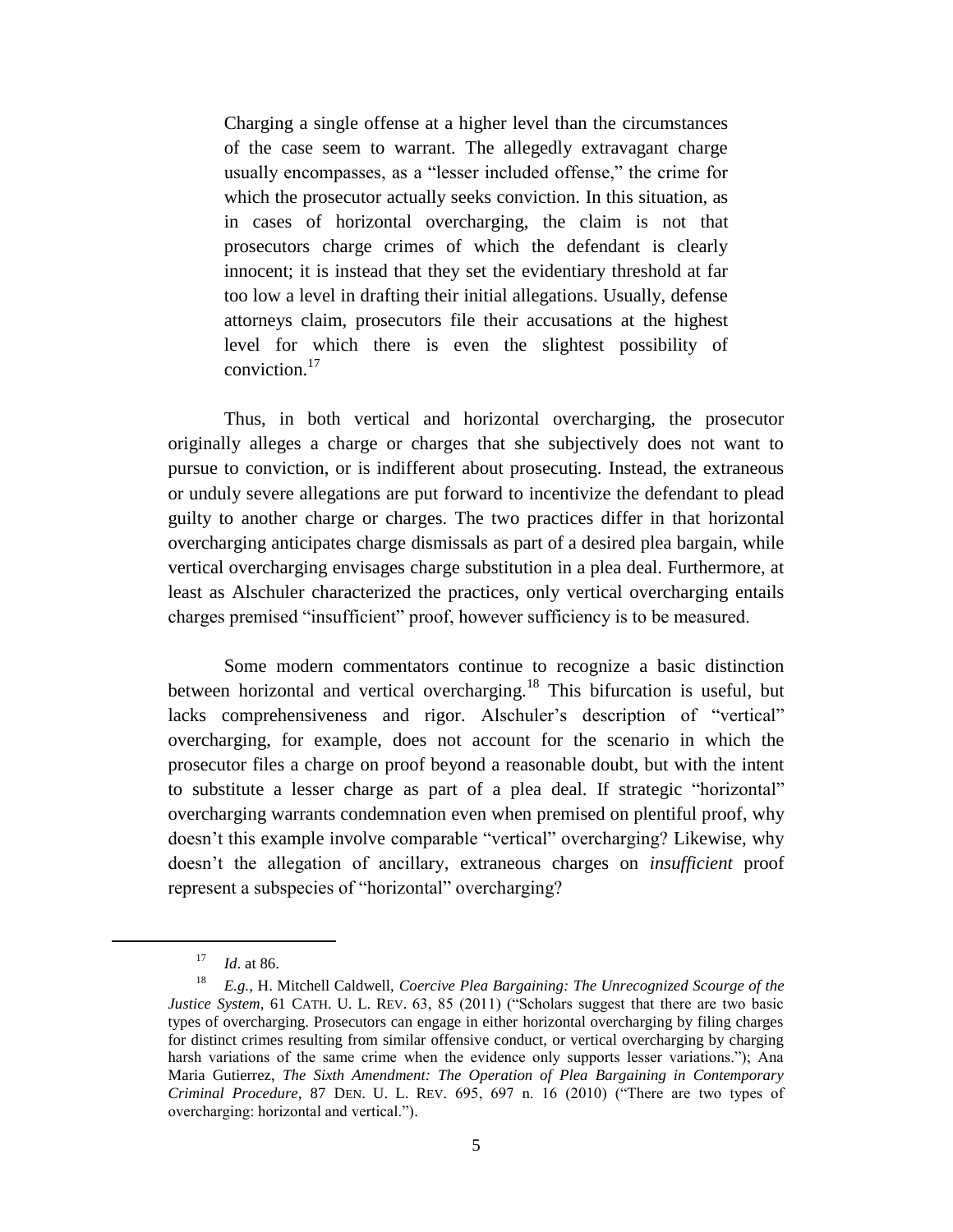The simple horizontal-vertical framework also fails to consider whether overcharging may occur even when the prosecutor does *not* subjectively intend to bargain a charge down, or away. As it stands, this taxonomy of "overcharging" begs the question of whether, on its own, a departure from customary charging practices,<sup>19</sup> perceived disproportionality between the punishment attached to charges and the moral blameworthiness of the defendant's conduct, or other disconnects can support a claim of "overcharging." If not, why not—particularly when observers have been using the word "overcharging" to convey precisely these criticisms? $2^{20}$ 

One cannot blame Professor Alschuler for these gaps. He sought to make sense of what practitioners were telling him, not to define "overcharging" for all purposes going forward. But it has become evident that modern commentators, even as they sometimes use the horizontal-vertical terminology to describe the specific forms that overcharging can take, also apply the "overcharging" label to more fundamental criticisms of prosecutorial practices.

## **B. Three Meanings of "Overcharging"**

Alschuler's terminology provides a practical overlay to three more basic understandings of overcharging.<sup>21</sup> These descriptions often get merged or concatenated in criticisms of perceived overcharging,<sup>22</sup> but they merit parsing insofar as they relate distinct though overlapping criticisms.

At a foundational level, claims of "overcharging" communicate one or more concerns about charging decisions. One perception of overcharging concentrates on the filing of criminal counts that lack adequate proof. Another conception of overcharging dwells on the lack of proportionality between the numerosity, gravamen, or sentencing consequences of a criminal charge or

<sup>19</sup> *See* MCDONALD, *supra* note [4,](#page-2-0) at 19–20 (describing this as a type of "vertical" overcharging).

<sup>20</sup> *E.g.*, Dean, *supra* note [1.](#page-1-0)

<sup>21</sup> There may exist other, less commonly invoked definitions of "overcharging." *See*, *e.g.*, People v. O'Bryan, No. 292570, 2011 WL 165410 at \*7 (Mich. App. Jan. 18, 2011) ("The test for prosecutorial overcharging is not whether the prosecution's choice of charges was unreasonable or unfair, but whether the charging decision was made for reasons that were unconstitutional, illegal, or ultra vires.")

<sup>&</sup>lt;sup>22</sup> E.g., ANGELA J. DAVIS, ARBITRARY JUSTICE: THE POWER OF THE AMERICAN PROSECUTOR 31 (2007) ("Prosecutors routinely engage in overcharging, a practice that involves 'tacking on' additional charges that they know they cannot prove beyond a reasonable doubt or that they can technically prove but are inconsistent with the legislative intent or otherwise inappropriate.").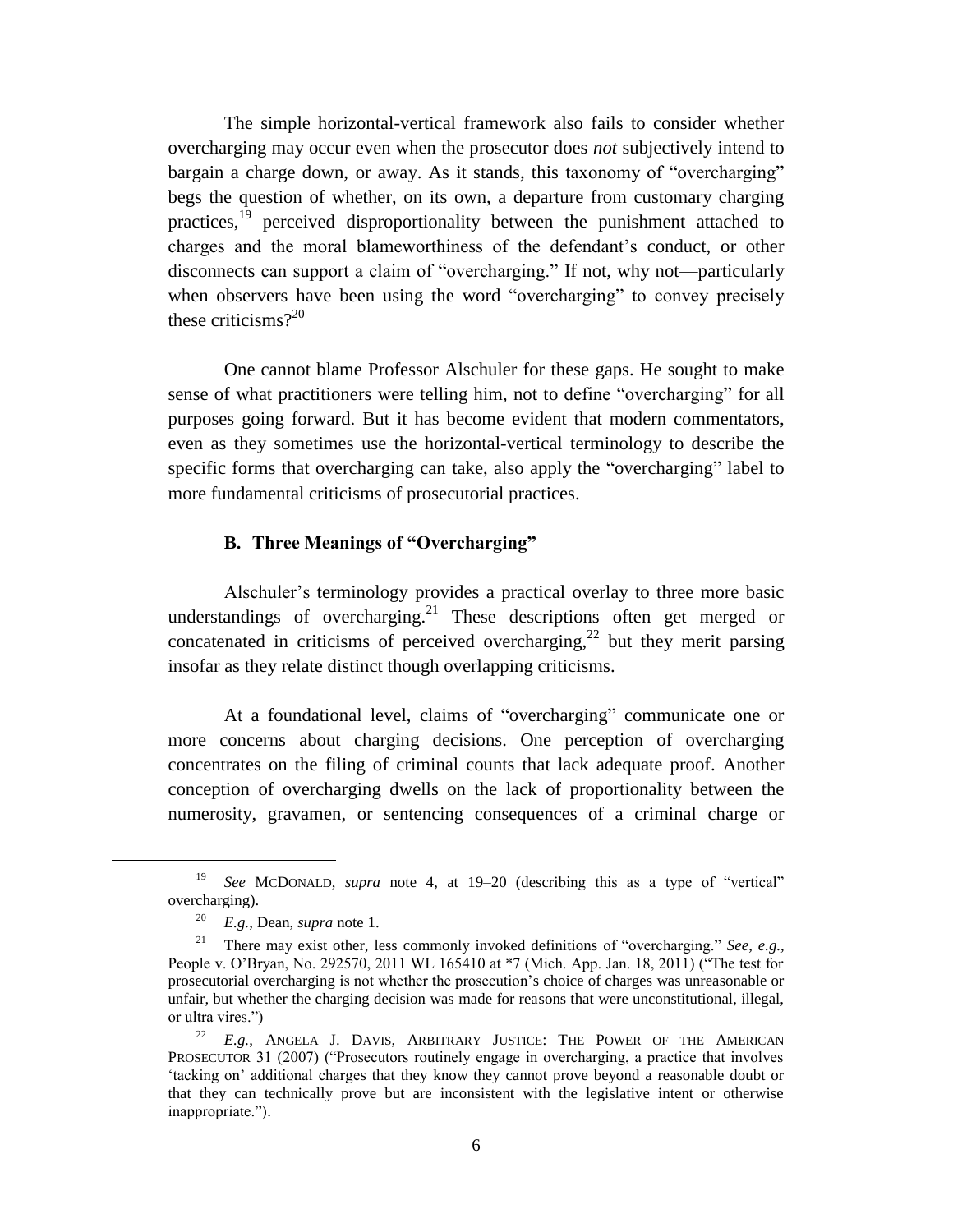charges on the one hand, and the character of the defendant's conduct on the other. While these first two approaches toward overcharging contrast charging decisions against objective (though sometimes difficult to pin down) or other extrinsic standards, a third critique is more concerned with the subjective intentions of prosecutors. This view perceives overcharging when a prosecutor deliberately uses excessive allegations to induce a plea bargain to lesser or otherwise different charges.

These differences are important for practical as well as theoretical reasons. Many of the solutions that have been proposed to end or abate overcharging do not respond to all three concerns. Even if these suggestions perform as advertised, therefore, they will not end the overcharging debate. For example, proposals to reduce the "discount" that prosecutors can offer in connection with plea bargains<sup>23</sup> may not address "disproportionate" overcharging that is not intended to coerce a plea. Meanwhile, the adoption of recommendations to raise the evidentiary "floor" for criminal charges<sup>24</sup> will not necessarily deter prosecutors from engaging in overcharging in which charges are filed on ample proof, but with the subjective intent that they be bargained away in exchange for guilty pleas to other crimes. To provide a better sense of these possible disconnects, the discussion below relates each conception of overcharging, and the concerns behind it, in some detail.

# <span id="page-7-0"></span>*1. Overcharging as Charging Without Adequate Proof*

 $\overline{\phantom{a}}$ 

First, some descriptions of overcharging connect this term to the filing of charges without sufficient proof.<sup>25</sup> At its core, this critique attacks these charges as falling short of an objective threshold for criminal allegations.

<sup>23</sup> *See*, *e.g.*, Russell D. Covey, *Fixed Justice: Reforming Plea Bargaining with Plea-Based Ceilings*, 82 TUL. L. REV. 1237, 1254–56 (2008) (discussing how "fixed discounts" on pleas would constrain overcharging).

<sup>24</sup> *See* MEDWED, *supra* note [8,](#page-3-1) at 20–21 (discussing possible reforms to the probable-cause standard for charging).

<sup>&</sup>lt;sup>25</sup> *E.g..*, Gifford, *supra* note [4,](#page-2-0) at 41 (observing that in its "strongest sense," "overcharging" "means filing charges for which the prosecutor does not even have sufficient evidence to support a finding of 'probable cause.'"); *Trial Judge to Appeals Court: Review Me*, N.Y. TIMES, July 17, 2012, at A24 ("Prosecutors regularly 'overcharge' defendants with a more serious crime than what actually occurred"); Ed Brayton, *How to Deal with Prosecutors Overcharging*, FREETHOUGHT BLOGS (Apr. 20, 2012), [http://freethoughtblogs.com/dispatches/2012/04/20/how-to-deal-with](http://freethoughtblogs.com/dispatches/2012/04/20/how-to-deal-with-prosecutors-overcharging/)[prosecutors-overcharging/](http://freethoughtblogs.com/dispatches/2012/04/20/how-to-deal-with-prosecutors-overcharging/) ("One of the hallmarks of our criminal injustice system is overcharging by prosecutors. They routinely charge defendants with far more than they can prove because that puts maximum pressure on the person to cop a plea."); Ted Rohrlich, *High-Profile Losses Tarnish Reputation of D.A.'s Office*, L.A. TIMES, Mar. 6, 1994, at 1 (stating that in Los Angeles, "Elected district attorneys may have gotten carried away by emotions or politics and charged defendants with more crimes than they could prove," a practice the article describes as "overcharging").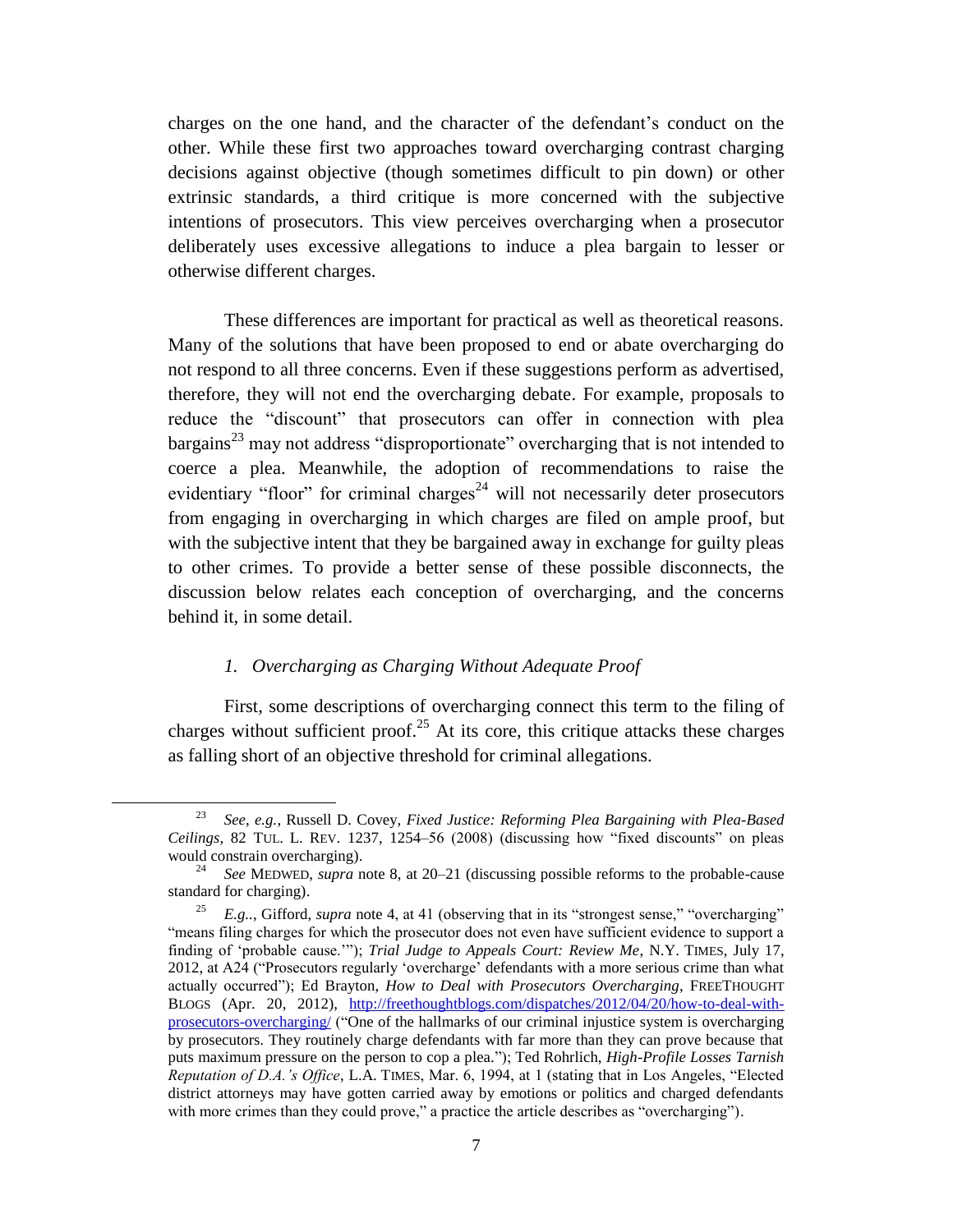<span id="page-8-0"></span>This approach addresses a coherent concern, at least in theory. Positive ethical proscriptions, such as the American Bar Association Standards for the Prosecution Function,  $^{26}$  prohibit the filing of charges on inadequate proof.<sup>27</sup> With good reasons; among them, the frequent filing of charges on bare minima of evidence would lead to a greater number of erroneous convictions. Though juries and judges play important roles in weeding out weak cases, prosecutors play a necessary part in this process, too. If prosecutors entirely forfeited this responsibility, it would remove an important screening phrase from criminal proceedings. Furthermore, such an abdication would reduce the time and effort that prosecutors (and defense attorneys, and judges, and juries) would spend on their more meritorious cases, meaning that those cases, as well, might yield "incorrect" outcomes more often.

<span id="page-8-1"></span>That said, concerns about charging on inadequate proof may be overstated.<sup>28</sup> First, most prosecutors understand that it is unethical to bring charges on patently inadequate grounds.<sup>29</sup> Second, for good or for ill, modern criminal codes are so robust that a prosecutor who cannot find probable cause for *some* crime may need to have both her priorities and her bar license questioned.<sup>30</sup> Third, from the prosecutor's selfish perspective, filing paper-thin charges may prove counterproductive. Assuming a relatively full docket, the prosecution of a marginal case will draw the prosecutor's attention, time, and other resources away from the rest of her caseload. For little purpose; this form of overcharging will often fail to induce convictions by way of a plea bargain or trial. The prevailing ethical "floor" for a criminal charge is probable cause.<sup>31</sup> Probable cause is not a

<sup>&</sup>lt;sup>26</sup> ABA STANDARDS FOR CRIMINAL JUSTICE: PROSECUTION FUNCTION § 3-3.9(a) (3d ed. 1993) ("A prosecutor should not institute, or cause to be instituted, or permit the continued pendency of criminal charges when the prosecutor knows that the charges are not supported by probable cause.").

<sup>27</sup> Gershman, *supra* note [4,](#page-2-0) at 1263; Daniel S. Medwed, *Emotionally Charged: The Prosecutorial Charging Decision and the Innocence Revolution*, 31 CARDOZO L. REV. 2187, 2197 (2010) ("prosecutors in the vast majority of jurisdictions may file criminal charges so long as they believe they are supported by probable cause, a standard that many scholars have derided as woefully inadequate in filtering out the innocent.").

<sup>28</sup> *See* Lawrence S. Goldman, *Prosecutorial Overcharging is Not "Regular,"* WHITE COLLAR CRIME PROF BLOG (Aug. 28 2012), [http://lawprofessors.typepad.com/whitecollarcrime\\_blog/2012/08/see-here-see-here-see-here.html,](http://lawprofessors.typepad.com/whitecollarcrime_blog/2012/08/see-here-see-here-see-here.html)  ("Federal prosecutors do not, in my view, 'regularly' overcharge defendants 'with a more serious crime than what actually occurred,' at least in white-collar cases (although they often pile on unnecessary if legally unjustifiable multiple charges).").

<sup>29</sup> *See* MCDONALD, *supra* note [4,](#page-2-0) at 22 ("charging a defendant without probable cause for any of the charges filed would be unanimously condemned.").

See generally DOUGLAS HUSAK, OVERCRIMINALIZATION: THE LIMITS OF THE CRIMINAL LAW (2008) (discussing a perceived surfeit of criminal offenses in contemporary criminal codes).

Medwed, *supra* note [27,](#page-8-0) at 2197.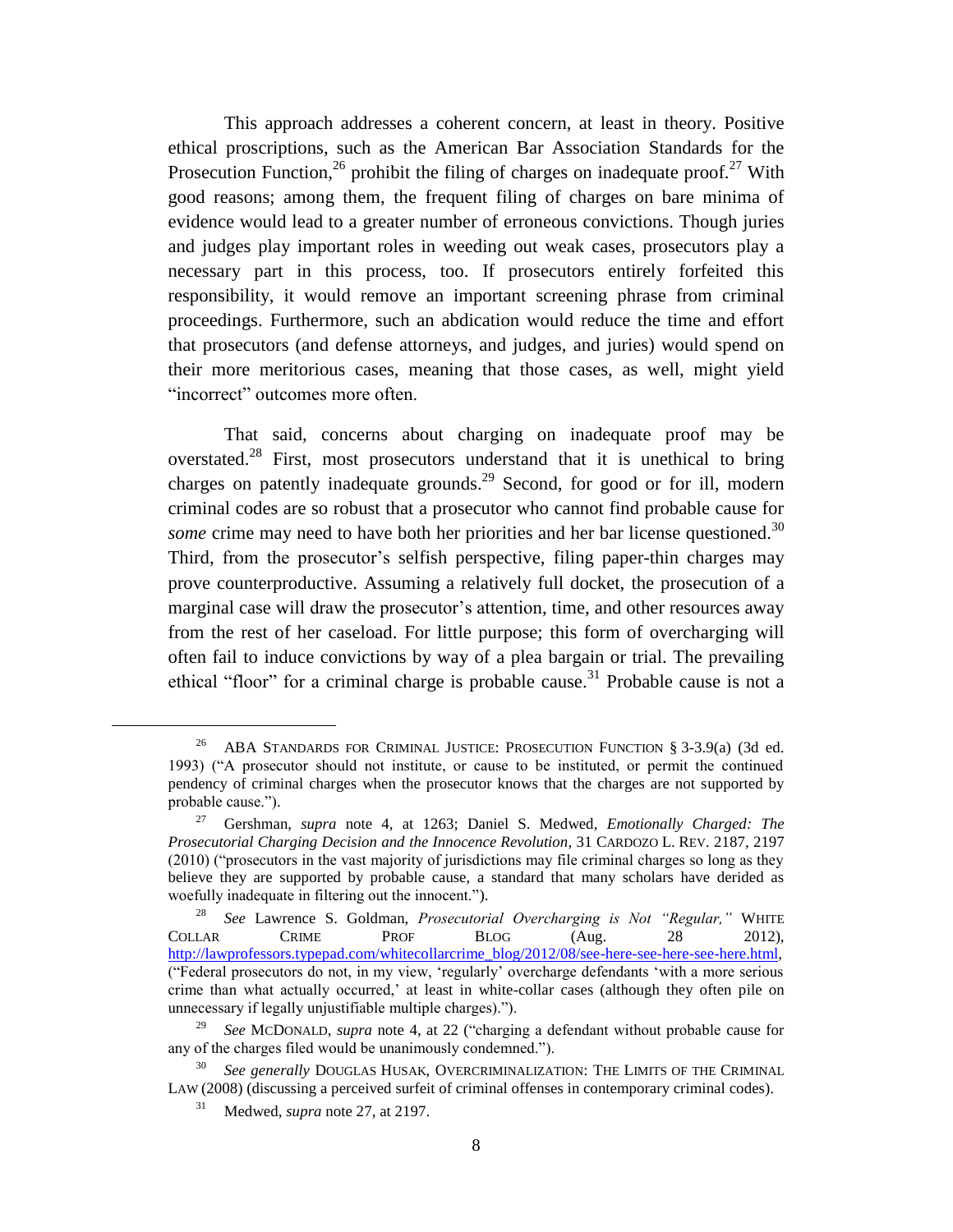high standard of proof, and in a given case evidence that just satisfies probable cause is usually detectably different from proof beyond a reasonable doubt.<sup>32</sup> Charges that lack probable cause therefore may not convince a defendant to enter a guilty plea, even to lesser charges. Instead, a significant percentage of defendants will press for trials.<sup>33</sup> And at these trials, the prosecutor cannot reasonably expect the juries or judges to reliably return guilty verdicts to overblown charges. Ultimately, then, a practice of routine overcharging promises more work and more acquittals for the prosecutor.

Of course, one might reject the probable-cause standard for charges as too low, and spot overcharging whenever a criminal count is supported by something less than proof beyond a reasonable doubt.<sup>34</sup> Prosecutors sometimes misgauge a case's strength, meaning that this sort of overcharging probably happens more often than would be ideal. Yet it may overstate the capabilities of prosecutors to assume that they routinely file charges that they know just barely lack proof beyond a reasonable doubt. As just stated, there usually exists a palpable difference between evidence that barely meets the probable cause threshold and evidence that amounts to proof beyond a reasonable doubt. In contrast, it can be difficult—sometimes impossible—to ascertain whether the evidence in a case falls just north or south of the beyond-a-reasonable-doubt standard.

The simple truth, then, is that in most cases, when prosecutors *could* knowingly overcharge within the "inadequate proof" meaning of the term, this tactic won't induce a conviction; and when the tactic might work, a prosecutor who presses charges typically won't be aware that she is overcharging at all. Thus most "true" overcharges, in the sense that a charge patently lacks proof sufficient for a conviction, likely involve a prosecutor's misunderstanding of the pertinent law, or the facts of a case.<sup>35</sup> These mistakes may involve professional negligence. But they rarely entail a more sinister *scienter*.

<span id="page-9-0"></span><sup>32</sup> Gershman, *supra* note [4,](#page-2-0) at 1266–70 ("the subjective probable cause standard is so minimal that it offers very little protection from careless and reckless charging, to say nothing of a prosecutor's deliberate and bad faith charging").

<sup>33</sup> *See* Brooke A. Masters and Carrie Johnson, *Corporate Scandals Yield Few Plea Deals; Top Executives Take Best Shot in Court*, THE WASH. POST, Jan. 11, 2004, at A1 (quoting a defense attorney as saying, "If people believe they have been improperly charged or overcharged . . . they want their day in court.").

<sup>34</sup> *E.g.*, MICHELLE ALEXANDER, THE NEW JIM CROW 87 (rev. ed. 2012) ("The prosecutor is also free to file more charges against a defendant than realistically can be proven in court, so long as probable cause arguably exists—a practice known as overcharging.")

<sup>35</sup> *See* PAUL BENNETT, PROSECUTORIAL OVERCHARGING 1 (1979) ("Not all overcharges are the result of the prosecutor's deliberate abuse of charging discretion. The prosecutor may simply be mistaken on the law or the facts in bringing more or higher charges than are justified. Another possibility is that the law concerning a particular fact situation may be unclear. The prosecutor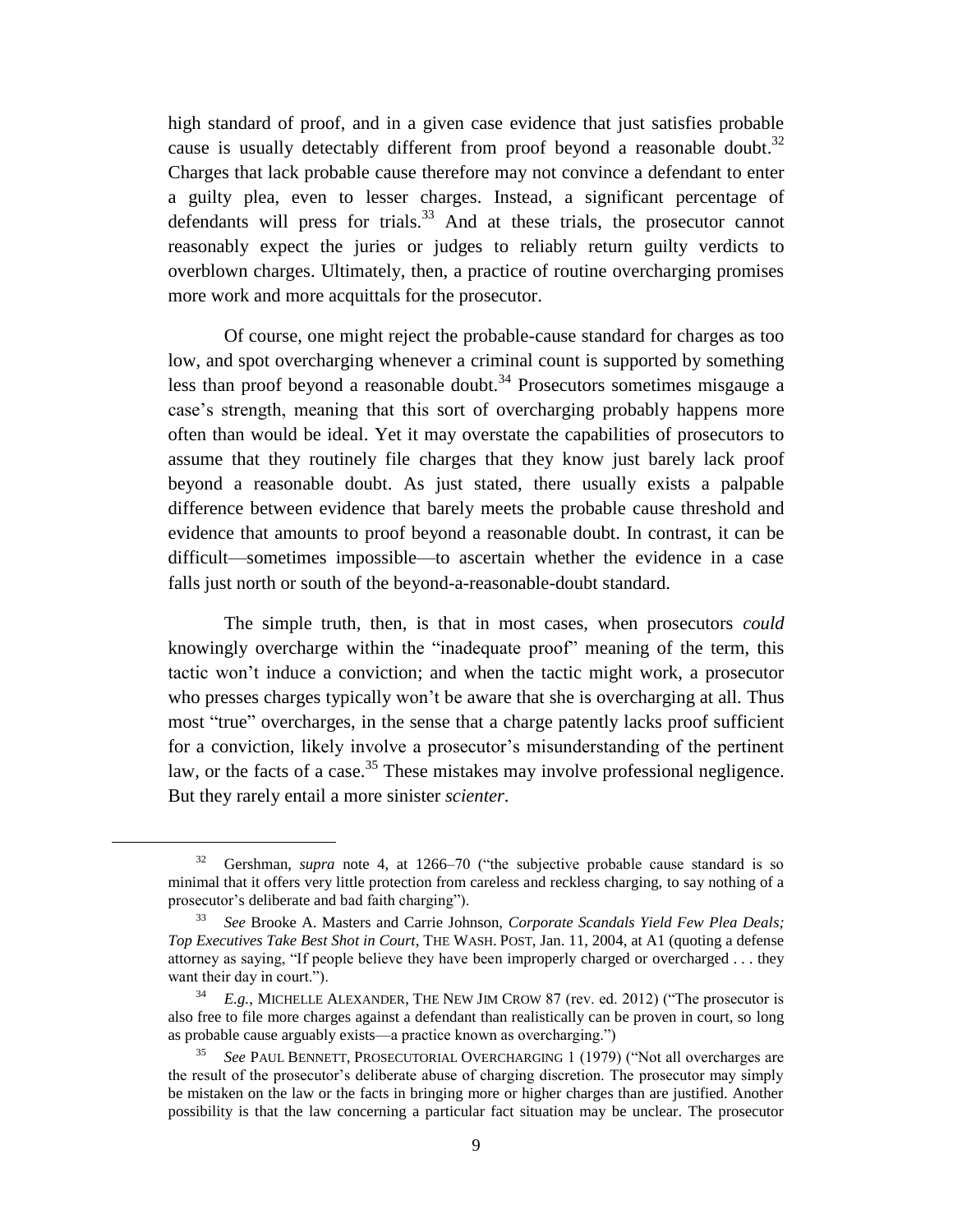All this said, certain circumstances may increase the likelihood of conscious charging on inadequate proof. Most notably, as Alschuler's description of "vertical" overcharging implies,  $36$  to the extent that an excessive charge encompasses lesser-included offenses or possesses other attractive "landing spots" for a plea bargain, these options reduce the risk of an all-or-nothing prosecution, and encourage strategic overcharging.<sup>37</sup> Meanwhile, high-profile cases invite overreaching by prosecutors.<sup>38</sup> In these matters, a prosecutor may succumb to public clamor and charge a relatively serious offense, even upon only marginal proof. A prosecutor who takes this route can blame any resulting acquittal or reduction of charges at trial on the judge or jury, while still leaving open the possibility of a subsequent plea bargain to lesser charges should the furor abate. Furthermore, where there exists at least one "strong" charge in a case, a prosecutor sometimes may not vet other, accompanying charges as carefully as she should, or be tempted to file additional charges as plea-bargaining fodder. Since there exists a high likelihood of a conviction on at least one count, the prosecutor may regard the modest marginal effort associated with charging and trying the other, weaker counts as more than offset by the possibility that these additional charges will help convince a defendant to enter a guilty plea.<sup>39</sup>

In any event, it is difficult to pin down the pervasiveness of overcharging, if defined as charges premised on insufficient proof. The rate of trial acquittals in a jurisdiction might provide some indication, but there exist some obvious reasons why this metric would fail to provide much insight into whether or not a prosecuting authority chronically files factually thin allegations. Among them, some crimes are simply harder to prove than others are; juries sometimes vote to nullify, even in cases supported by adequate proof; and the quality of defense representation varies from jurisdiction to jurisdiction. These and other extrinsic complications present significant obstacles to gaining an accurate grasp of the prevalence of this form of overcharging.

then resolves the ambiguity in his own favor and leaves it to the courts to say whether he was wrong.").

<sup>36</sup> Alschuler, *supra* note [9,](#page-3-0) at 86–87.

<sup>37</sup> *See* Ronald F. Wright & Rodney L. Engen, *The Effects of Depth and Distance in a Criminal Code on Charging, Sentencing, and Prosecutor Power*, 84 N.C. L. REV. 1935, 1953–54 (2006) (discussing the role that "landing points" play in plea bargaining).

<sup>38</sup> *See* Phillip Matier and Andrew Ross, *BART shooting a trial by fire for new D.A.*, S.F. CHRON., May 19, 2010, at C1 (stating, of a high-profile murder case against a former BART police officer, "many police officers . . . think the case was overcharged"); Rohrlich, *supra* note [25.](#page-7-0)

<sup>39</sup> Of course, a prosecutor may not want to "dilute" what the judge and jury might otherwise perceive as a strong case by filing palpably weak additional charges.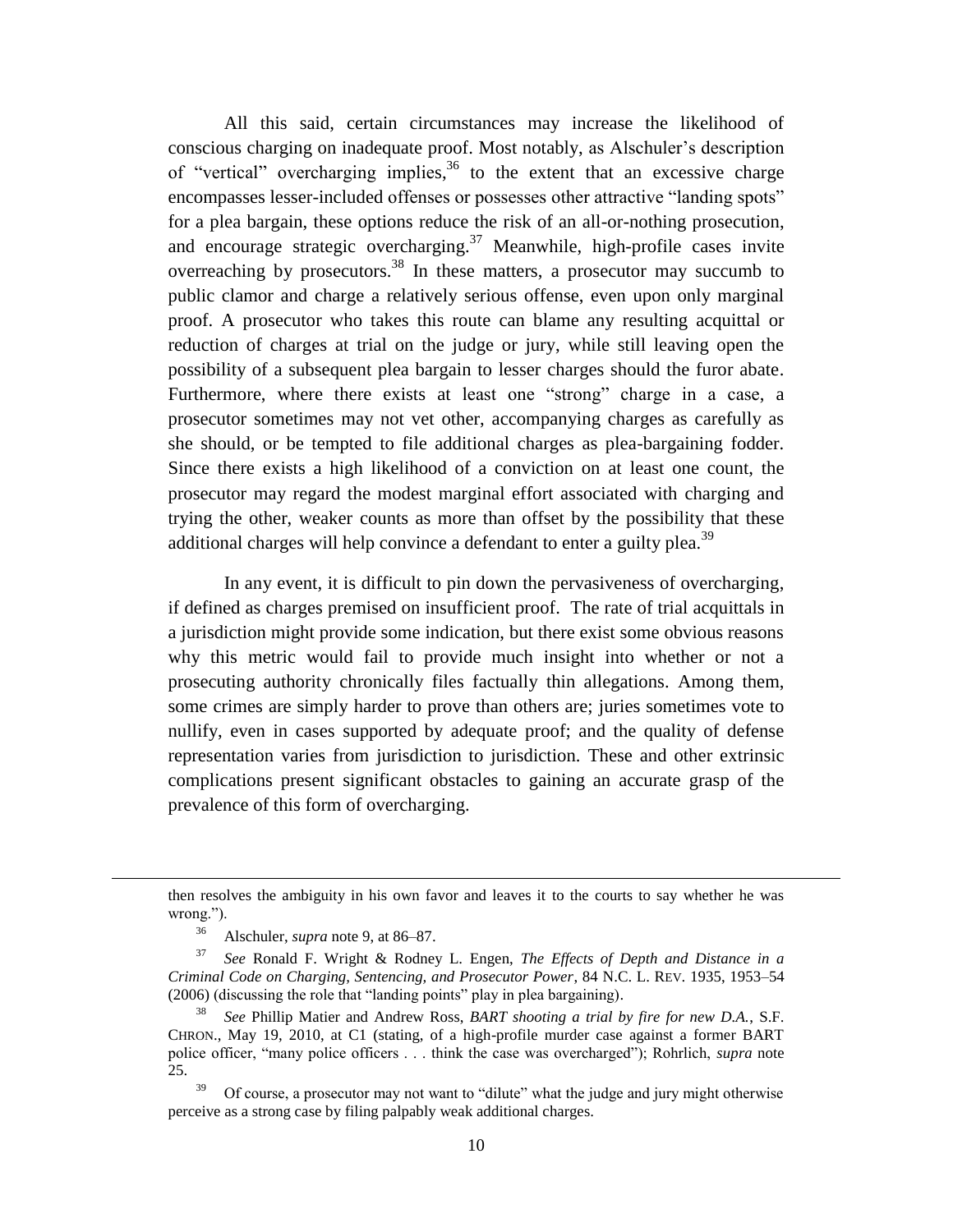# *2. Overcharging as Filing Charges Disproportionate to the Crime*

A second basic impression of overcharging uses the term to describe charging decisions that either allege "too many" crimes, place too harsh a label on the defendant's conduct, or threaten punishment that seems too severe in light of the factual allegations directed against the defendant.<sup>40</sup> This take on overcharging typically admits the legal sufficiency of a charge or charges, but attacks the accusations directed against the defendant as being disproportionate to his or her misconduct, in the sense that the charges are out of step with custom, moral norms, or common sense.<sup>41</sup>

This perception of overcharging resembles the first in that both contrast the prosecutor's decision with an objective or extrinsic view of "proper" charges.<sup>42</sup> Furthermore, as with the first definition, this approach does not necessarily implicate the practice of plea bargaining. A prosecutor can overcharge, under this meaning of the term, regardless of whether she subjectively intends to plea bargain some or all of the charges away, or pursue them to conviction through trial practice. This view instead attacks the prosecutor's failure to properly exercise her discretion and make a reasonably proportionate charging decision.

Like the first critique of overcharging, the second assessment applies a plausible gloss to the term. But a conception of overcharging premised on a perceived lack of proportionality suffers from the lack of a coherent, widely

<sup>&</sup>lt;sup>40</sup> This approach to overcharging permeated much of the criticism of the prosecution of Aaron Swartz. *E.g.*, Friedman, *supra* note [1](#page-1-0) (commenting, on the recent criminal case against hacker Aaron Swartz, "I do not know whether what Aaron Swartz did ought to have been punished at all, but I think it would be hard to find anyone, including the prosecutor, willing to argue that it ought to have received the punishment that the prosecutor threatened to impose.").

<sup>&</sup>lt;sup>41</sup> These sentiments undergird a petition to remove the federal prosecutor who brought the Aaron Swartz case, as well as the U.S. Attorney for the District of Massachusetts who oversaw the prosecution. The petition provides, in pertinent part, "A prosecutor who does not understand proportionality and who regularly uses the threat of unjust and overreaching charges to extort plea bargains from defendants regardless of their guilt is a danger to the life and liberty of anyone who might cross her path." *We Petition the Obama Administration to: Remove United States District Attorney Carmen Ortiz from office for overreach in the case of Aaron Swartz*, WE THE PEOPLE (Jan. 12, 2013), [https://petitions.whitehouse.gov/petition/remove-united-states-district-attorney](https://petitions.whitehouse.gov/petition/remove-united-states-district-attorney-carmen-ortiz-office-overreach-case-aaron-swartz/RQNrG1Ck)[carmen-ortiz-office-overreach-case-aaron-swartz/RQNrG1Ck.](https://petitions.whitehouse.gov/petition/remove-united-states-district-attorney-carmen-ortiz-office-overreach-case-aaron-swartz/RQNrG1Ck)

<sup>&</sup>lt;sup>42</sup> Here, this essay uses "extrinsic" to describe proportionality critiques that condemn a charging decision as inconsistent with the observer's personal views or values. These beliefs may not admit to distillation into a single objective standard, but remain extrinsic to the prosecutor's subjective mindset at charging.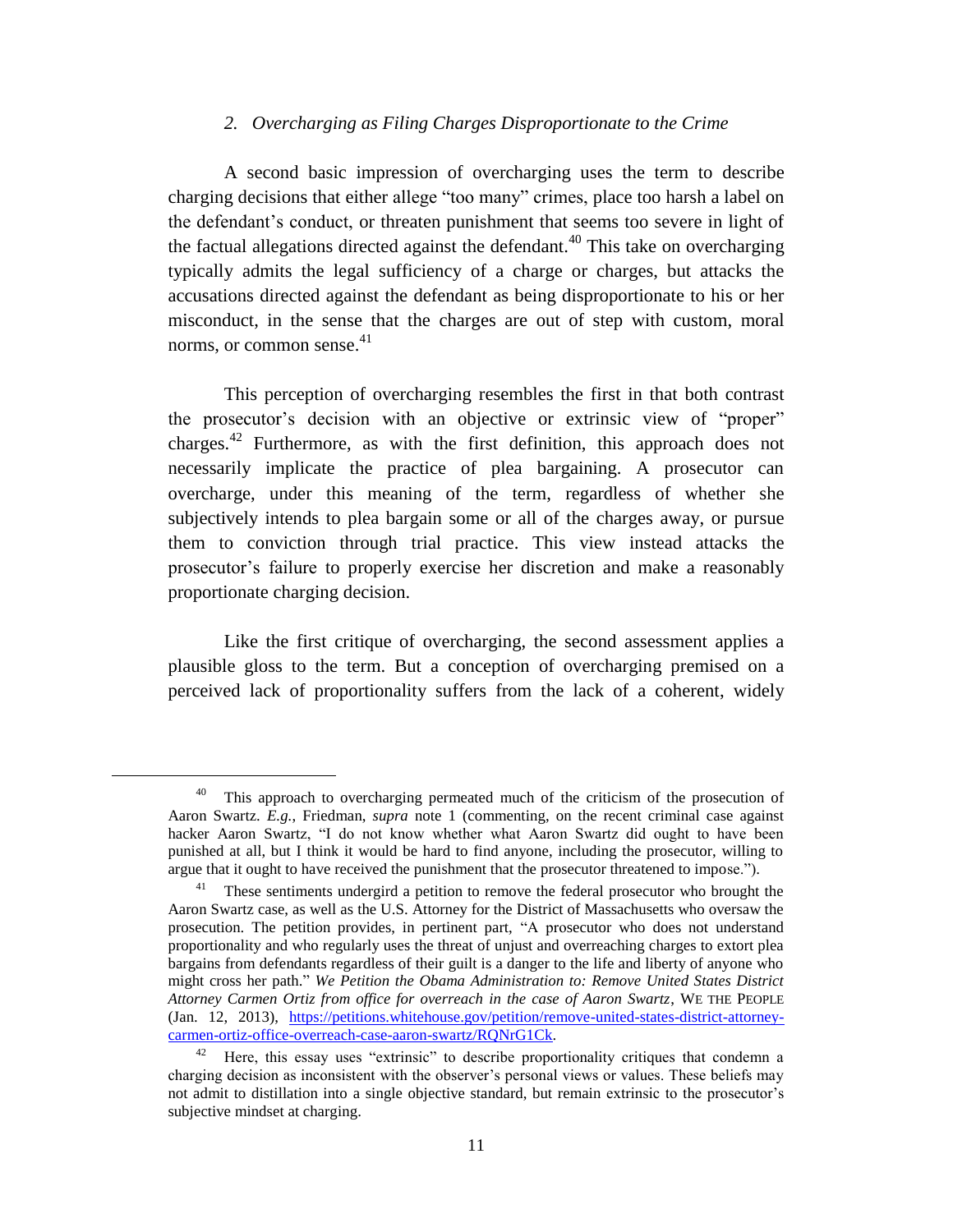accepted baseline for determining what amounts to "proper" charges.<sup>43</sup> Without an agreed-upon touchstone for "reasonable" charging decisions, this attack begs infinitely debatable questions regarding what theories of criminalization and punishment should apply generally, and in a given case. Moreover, even a consensus as to basic principles does not necessarily yield agreement on the specific charges and punishment terms that should adhere in particular cases.

This understanding of overcharging also leaves open whether the "proportionality" inquiry should focus upon the number and nature of the charges themselves, or on the specific penalties that attach to them; and if the latter, whether the maximum or the "likely" penalties upon conviction merit more attention. Put another way, critics of "disproportionate" prosecutions might spot overcharging when prosecutors allege crimes that (1) somehow, on their face, seem more numerous or serious than the defendant's conduct warrants, even if the defendant's behavior technically satisfies the elements of the offense or offenses; (2) carry maximum penalties that appear disproportionate—even if these maximum penalties almost certainly would not apply to the defendant;  $44$  or (3) *plausibly* might lead to excessive punishment in the defendant's specific case.

These matters often coincide; "excessive" charges commonly carry "excessive" punishment, both in the abstract and as applied in a particular case. But those who spot overcharging sometimes focus upon an especially disproportionate aspect of a prosecution. This emphasis tends to hinge on the speaker's personal concerns. For example, one might justify a focus upon charges *qua* charges on the ground that there exists no meaningful check on prosecutorial discretion at the charging stage of a case. Once filed, the bare charges themselves

<sup>43</sup> W. David Ball, *Defunding State Prisons* 6 (January 2013) [http://papers.ssrn.com/sol3/papers.cfm?abstract\\_id=2220028](http://papers.ssrn.com/sol3/papers.cfm?abstract_id=2220028) ("there is no such thing as a 'normal' charge or 'normal' enforcement in a given case to which we could compare 'over-charging' and 'over-enforcement'). *See also* Orin Kerr, *The Criminal Charges Against Aaron Swartz (Part 2: Prosecutorial Discretion)*, THE VOLOKH CONSPIRACY (Jan. 16, 2013, 11:34 PM) [http://www.volokh.com/2013/01/16/the-criminal-charges-against-aaron-swartz-part-2](http://www.volokh.com/2013/01/16/the-criminal-charges-against-aaron-swartz-part-2-prosecutorial-discretion/) [prosecutorial-discretion/](http://www.volokh.com/2013/01/16/the-criminal-charges-against-aaron-swartz-part-2-prosecutorial-discretion/) (observing that, in deciding what amounted to sufficient but not excessive punishment in connection with the prosecution of Aaron Swartz, "we need a benchmark of how much punishment was enough.").

<sup>44</sup> *See*, *e.g.*, Alex Stamos, *The Truth About Aaron Swartz's "Crime,"* UNHANDLED EXCEPTION (Jan, 12, 2013), [http://unhandled.com/2013/01/12/the-truth-about-aaron-swartzs](http://unhandled.com/2013/01/12/the-truth-about-aaron-swartzs-crime/)[crime/](http://unhandled.com/2013/01/12/the-truth-about-aaron-swartzs-crime/) (opining that Aaron Swartz was "massively overcharge[d]," since his "downloading of journal articles from an unlocked closet [was] not an offense worth 35 years in jail."); Lincoln Caplan, *Aaron Swartz and Prosecutorial Discretion*, TAKING NOTE (Jan. 18, 2013, 10:06 AM) <http://takingnote.blogs.nytimes.com/2013/01/18/aaron-swartz-and-prosecutorial-discretion/>

<sup>(</sup>stating that federal prosecutors "go after defendants tooth and nail, overcharging them from the abundance of criminal laws with sentences so severe and out of proportion to the crime that, as now happens in 95 percent of criminal cases, the prudent choice is to cop a plea.").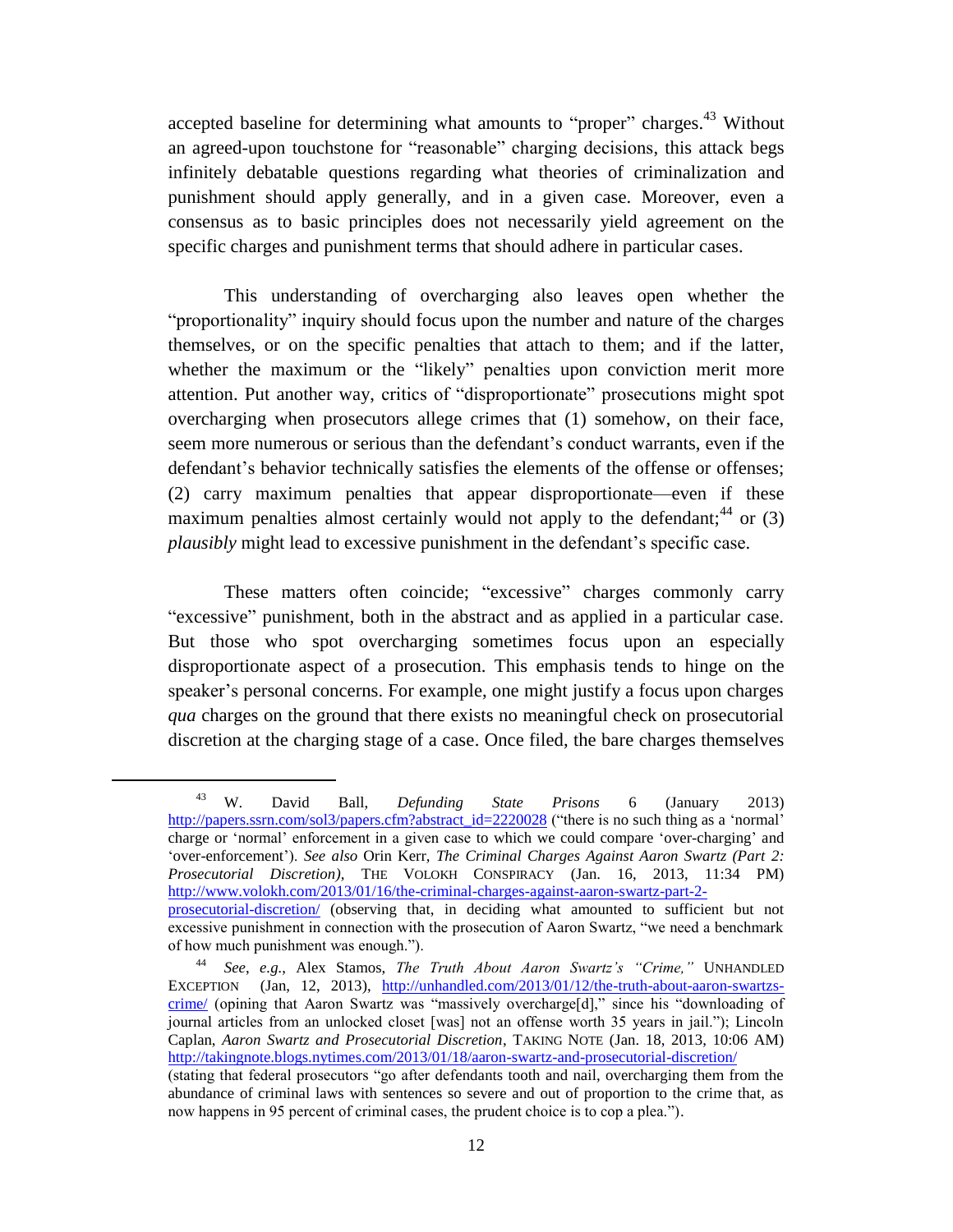may affect the accused's reputation, not to mention the course of subsequent proceedings.<sup>45</sup> Alternatively, those who perceive in overcharging greater opportunities for disparate treatment of judicial-system "insiders" and "outsiders"<sup>46</sup> may dwell on the maximum punishment attached to initial charges. Outsiders, after all, may not know about lower "going rates" that may exist for plea deals. Finally, observers most concerned about the prospect of defendants being coerced into stilted plea bargains might concentrate upon the actual, as opposed to theoretical punishment implicated by a charging instrument.

Because each commentator brings both her own baseline for "reasonable" prosecution and a unique set of concerns to the overcharging debate, each puts her own gloss on "overcharging" when using the word to attack a lack of proportionality in a charging decision. As with the first conception of "overcharging," these variations tend to imbue the "proportionality" definition of overcharging with a know-it-when-one-sees-it quality, such that it offers little assistance in defining the precise boundaries of the term. It is unsurprising, then, that there exists a third meaning of overcharging that grounds the proportionality and inadequate-proof approaches by connecting them to specific actions taken by prosecutors.

# <span id="page-13-0"></span>*3. Overcharging as Prosecutorial Insincerity*

 $\overline{\phantom{a}}$ 

A third conception of overcharging differs from the first two in that its principal concern involves the knowing misuse of charges by prosecutors. This view espies overcharging when a prosecutor files an "excessive" charge or charges (in the sense that either the charges are disproportionate or they lack adequate proof) without any subjective desire to pursue these offenses to conviction. Rather, the prosecutor alleges these offenses as bargaining chips, holding out the possibility of their dismissal or reduction in exchange for the defendant's entry of a guilty or no-contest plea to *other* charges. <sup>47</sup> The

BENNETT, *supra* note [35,](#page-9-0) at 3 ("A . . . consequence of overharging is the effect that the original charges may have upon sentencing judges, probation officers and parole boards, even if they are dismissed as part of the plea agreement.").

<sup>46</sup> *See generally* Stephanos Bibas, *Transparency and Participation in Criminal Procedure*, 81 N.Y.U. L. REV. 911 (2006) (discussing this concern).

<sup>47</sup> *E.g.*, State v. Harvey, No. E2008–01081–CCA–R3–CD , 2010 WL 5550655, Tenn. Crim. App. Dec. 30, 2010, at \*28 ("Tennessee courts have referred to overcharging as a prosecutorial practice of charging a defendant with a greater charge in seeking a conviction for a lesser-included offense."); RICHARD L. LIPPKE, THE ETHICS OF PLEA BARGAINING 31 (2011) ("When they strategically overcharge, prosecutors do not simply respond to the evidence that individuals have committed one or more crimes. Instead, they select charges partly with an eye to putting pressure in defendants to plead guilty."). In this same vein, the Commentary to the ABA Standards for the Prosecution Function explains: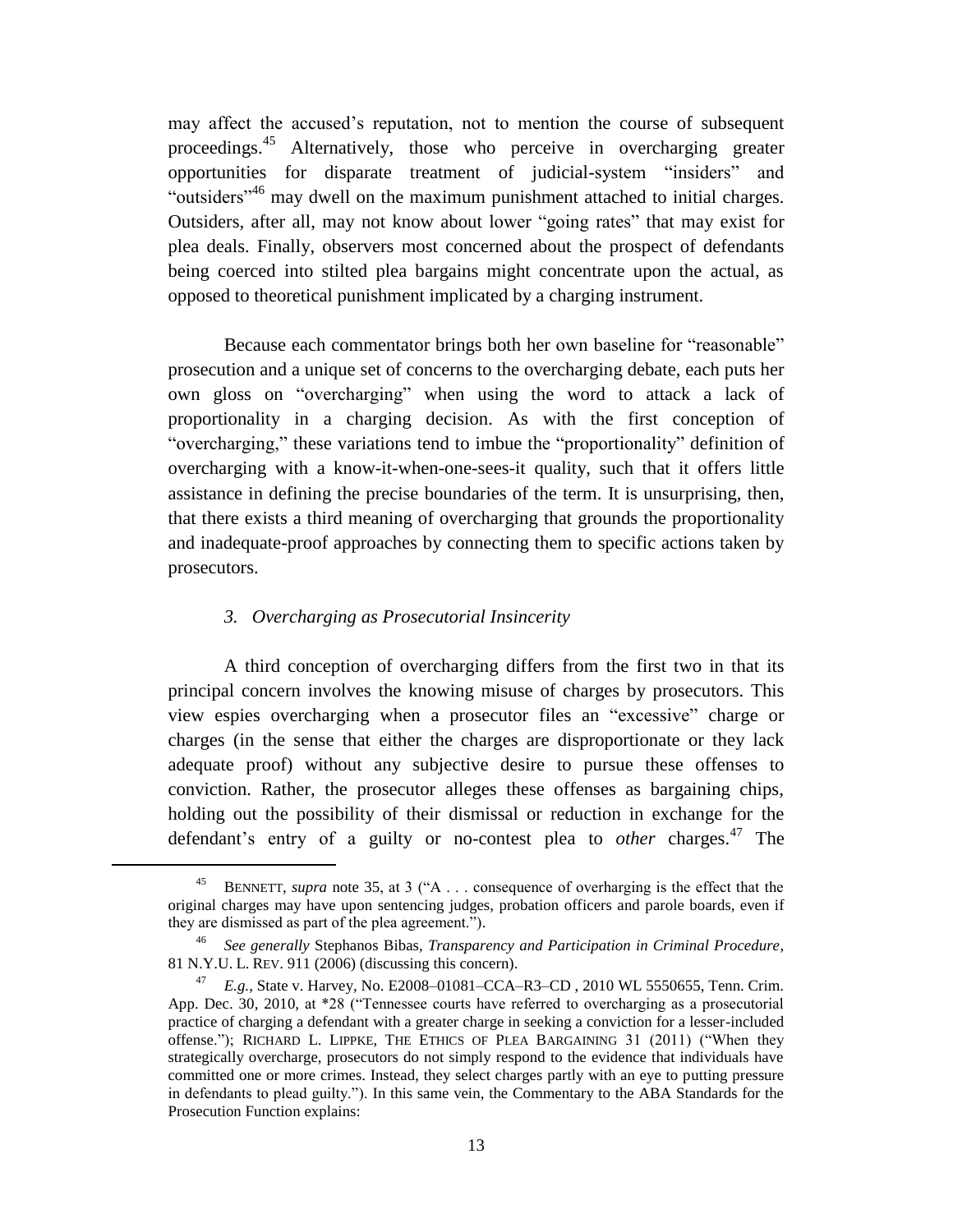prosecutor's subjective interest in dismissing the surplus or extreme charges thereby substantiates what might otherwise represent a nebulous "overcharging" claim.

This critique of overcharging taps the unease that surrounds the practice of plea bargaining generally.<sup>48</sup> As one observer has noted, echoing arguments directed against modern plea bargaining, this sort of overcharging "has a chilling effect on the exercise of the constitutional right to trial. . . . Even innocent defendants may be so overwhelmed by the degree or number of the charges against them that they will forego the risks of trial for the certainty of a guilty plea."<sup>49</sup> Of course, the coercion attendant to plea bargaining does not arise only when a defendant has been overcharged. The distinctive concern associated with overcharged cases involves a sense that the charges set too high a baseline for the bargain, and thus create additional, undesirable "space" for coercion.

This understanding of overcharging also reflects some other special concerns. To many observers, trials remain the preferred means of resolving a criminal case, with plea bargains being only grudgingly accepted as a necessary but decidedly second-best feature of criminal procedure landscape.<sup>50</sup> Insofar as an overcharged case, on its face, invites a plea deal to lesser charges, it appears to reverse these preferences.<sup>51</sup> This sort of overcharging also tends to call the

ABA STANDARDS FOR CRIMINAL JUSTICE PROSECUTION FUNCTION AND DEFENSE FUNCTION 76 (3d ed. 1993).

<sup>48</sup> This literature is too extensive to cite in full here. One leading work in this vein is Stephen Schulhofer, *Plea Bargaining as Disaster*, 101 YALE L.J. 1979, 1987–91 (1992).

BENNETT, *supra* note [35,](#page-9-0) at 3.

 $\overline{a}$ 

<sup>50</sup> HUSAK, *supra* note [30,](#page-8-1) at 23 ("Few knowledgeable commentators are prepared to defend the justice of plea bargaining. . . . Presumably, plea bargaining survives because no one knows how our penal system could function without it."); Note, *Abolishing Plea Bargaining: An End to the Same Old Song and Dance*, 26 AM. J. CRIM. L. 505, 506 (1999) (observing that "many legal commentators and participants view plea bargaining as inevitable," citing numerous articles to this effect).

<sup>51</sup> In an overcharged case, as that term is being used above, neither the prosecution nor the defense necessarily desires a trial on all charges. The prosecutor may agree with the defense assessment of the charges as too harsh, yet consider them sufficiently useful in securing the

The chief criticism voiced by defense counsel with respect to the exercise of prosecution discretion . . . is that prosecutors 'overcharge' in order to obtain leverage for plea negotiations. Although it is difficult to give a definition of 'overcharging' in verbal form, it is clear that the heart of this criticism is a belief that prosecutors bring charges not in the good-faith belief that they are appropriate under the circumstances and with an intention of prosecuting them to a conclusion, but merely as a harassing and coercive device, in the expectation that a guilty plea will result and that it will not be necessary to proceed to trial, verdict and sentence on all of the charges or at the degree of crime originally stated.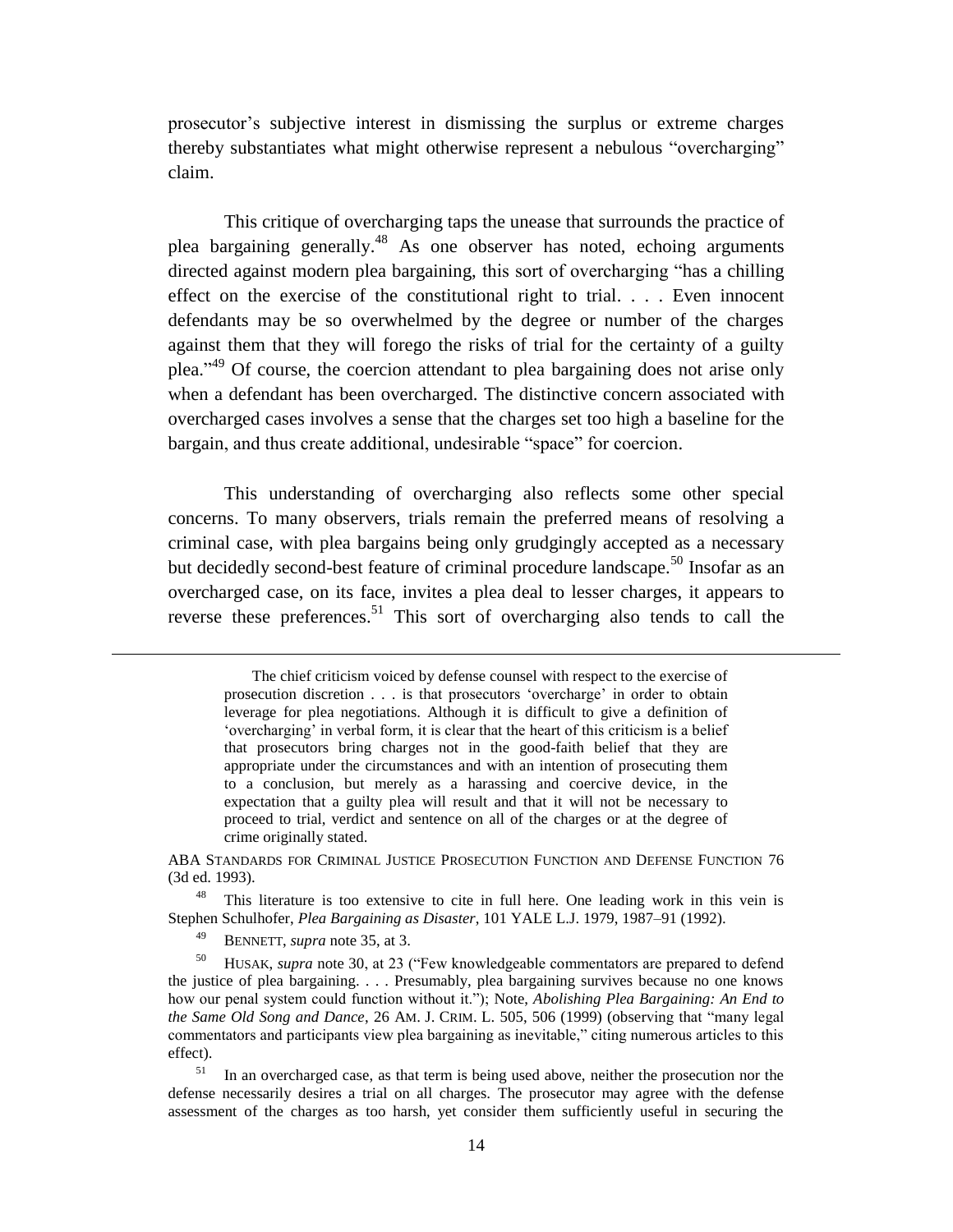sincerity of the prosecution and its allegations into question.<sup>52</sup> With tactical overcharging, the prosecution invokes some crimes principally as procedural devices, without any concomitant desire to obtain convictions for the offenses. This practice connotes that a prosecutor may allege crimes for a variety of purposes, aside from gaining a conviction for that particular offense. Although the prosecutor does intend for these allegations to produce convictions for *other* offenses, this instrumental use of criminal allegations suggests a broadening of prosecutorial prerogatives that some may find troubling.<sup>53</sup> Moreover, the repeated allegation of certain crimes without an accompanying desire to convict defendants of these offenses may erode the moral force of the criminal prohibitions themselves. 54

This assessment of overcharging, like the others, has its shortcomings. In particular, the objective-subjective focus runs the risk of dodging the admittedly difficult "proportionality" inquiry simply by punting this issue to prosecutors.<sup>55</sup> With this take on overcharging, a tendency exists to look to the subjective intentions of prosecutors not as merely substantiating a pre-existing claim of disproportionality, but rather as setting the baseline for "reasonable" charges in the first instance. This deference runs the risk that a prosecutor will be seen as overcharging only when she is prepared to dismiss or reduce charges pursuant to a plea deal. If this were true, prosecutors could duck all accusations of "overcharging" simply by never agreeing to charge bargains. This result sounds strange, as it should; yet it may follow from an approach toward overcharging that allows prosecutors to define the term.

Of the three impressions of overcharging, the third is most conducive to measurement, with the prosecutor's dismissal of charges in connection with a

defendant's cooperation in plea bargaining as to warrant the risk of an excessive sentence upon conviction, should plea bargaining stall.

<sup>52</sup> *See* BENNETT, *supra* note [35,](#page-9-0) at 4 ("the true horror of overcharging is that citizens are being charged not on the basis of the evidence against them, but on the basis of pragmatic considerations in the prosecutor's office.").

<sup>53</sup> *See* Ronald Wright & Marc Miller, *The Screening / Bargaining Tradeoff*, 55 STAN. L. REV. 33 (2002) (describing overcharging as a "particularly noxious form of dishonesty" that occurs in connection with plea bargaining, with this noxiousness owing to the fact that "the public in general, and victims in particular, lose faith in a system where the primary goal is processing and the secondary goal is justice.").

<sup>54</sup> *See* Graham, *Facilitating Crimes*, *supra* note [11,](#page-4-0) at 705–07.

<sup>55</sup> ABA STANDARDS, *supra* note [47,](#page-13-0) at 77 (observing that "[t]he line separating overcharging from the sound exercise of prosecutorial discretion is necessarily a subjective one, but the key consideration is the prosecutor's commitment to the interests of justice, fairly bringing those charges he or she believes are supported by the facts without 'piling on' charges in order to unduly leverage an accused to forgo his or her right to trial.").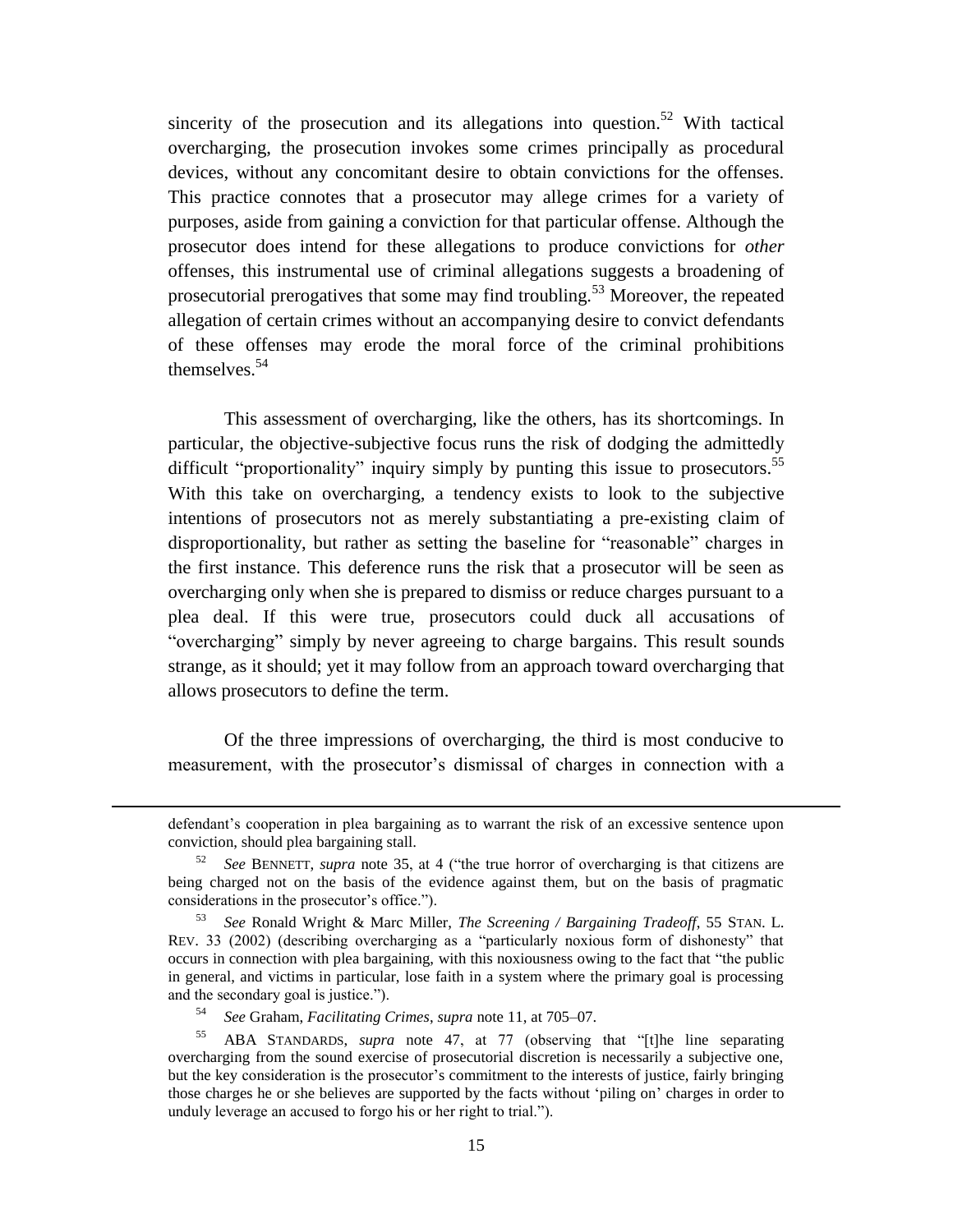defendant's guilty or no-contest plea serving as a "tell." But this take on overcharging also presents some significant measurement challenges, as related below.

# **II. MEASURING OVERCHARGING**

Criticisms of overcharging tend to come and go with high-profile cases in which observers detect prosecutorial excess. The typically ad hoc, case-specific nature of the resulting conversations has generated little understanding as to the pervasiveness of this practice. Instead, the spare popular dialogue that surrounds overcharging in general tends to involve glib assertions to the effect that prosecutors "regularly" overcharge.<sup>56</sup> These statements shed no light on issues such as precisely how often overcharging occurs, or whether there exist prosecuting entities that engage in this practice more or less often than others do.

If overcharging is a serious problem, this lack of information will frustrate efforts to devise a solution. As the saying goes, it is difficult to fix something that isn't measured. Opacity as who overcharges most and least often will especially hinder the development of pinpoint, as opposed to blunderbuss solutions. The dearth of analysis on overcharging also denies observers of possible "best practices" drawn from those prosecutors' offices that rarely overcharge.

These gaps suggest the utility of metrics that might provide some insight into the prevalence of overcharging within and across jurisdictions. Unfortunately, the necessary data do not exist for at least some of these measurements. For example, one might spot pervasive overcharging by contrasting the likely sentences across a set of cases, as initially charged, with the prosecution's actual plea offers to the defense. Unfortunately, these reference points rarely (if ever) appear in print, at least not for robust case cohorts.

Data that is even more basic may not exist for many jurisdictions. For federal criminal cases, however, there exist a somewhat useful series of datasets. Entries in this series, compiled by the Administrative Office of the United States Courts, relates charge-specific data for all criminal cases that terminate in United States District Courts in a given fiscal year (October 1 to September 30). The data include information such as the five "most serious" initial charges in each case, and the dispositions of the five "most serious" charges at the time of case termination.

The discussion below mines this data to propose a handful of measurements that, at least when put together, point toward those federal judicial

<sup>56</sup> *E.g.*, *Trial Judge to Appeals Court: Review Me*, *supra* note [25.](#page-7-0)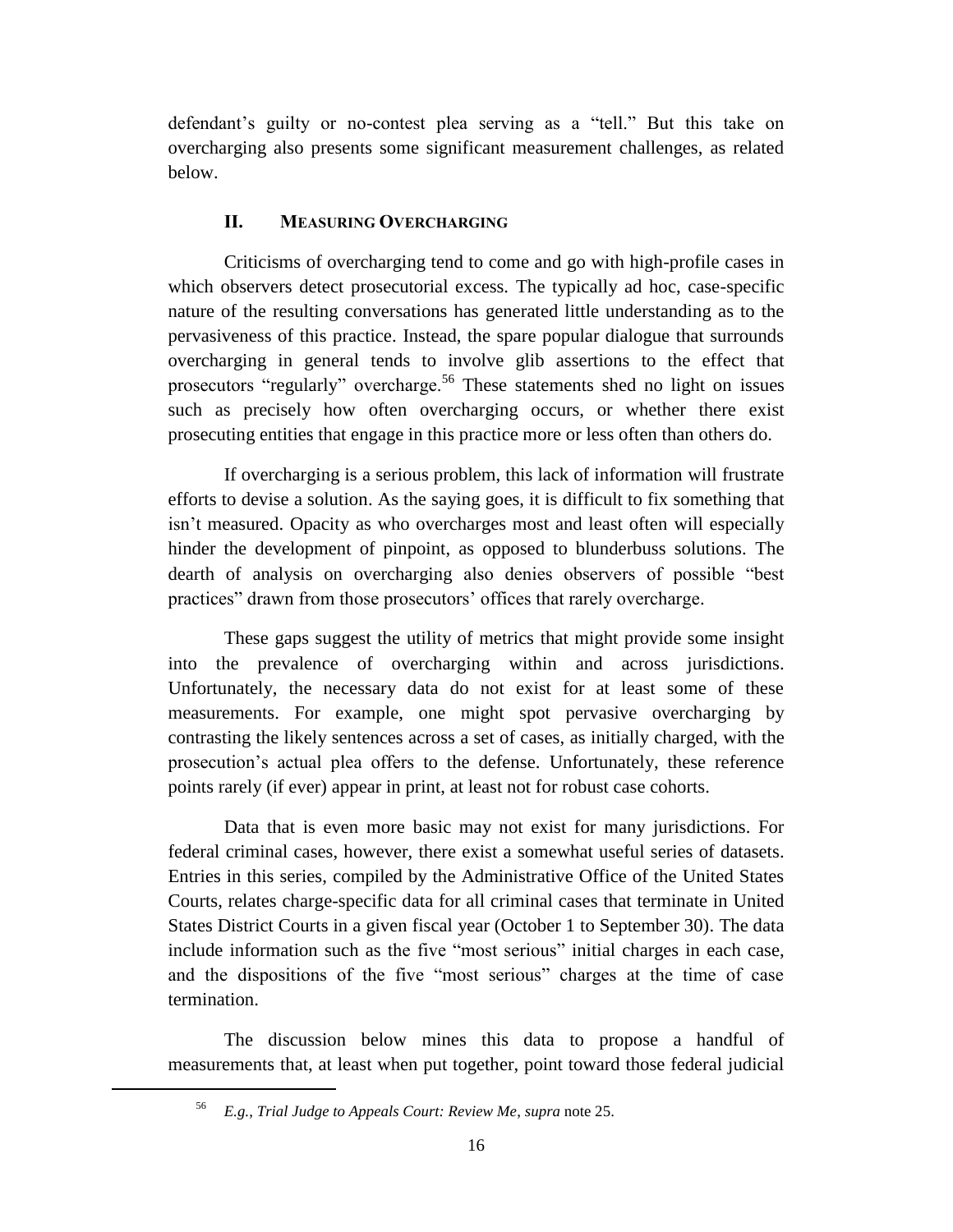districts that merit further study either as possible hotbeds of overcharging, or as offices that have tended to avoid this practice. The discussion relies upon seven years of data from the AOUSC, reflecting cases that terminated between October 1, 2002 and September 30, 2009.<sup>57</sup> The data have been collected into a single dataset, referred to below as the "AOUSC Database."<sup>58</sup> This database consists of 623,430 records, each of which relates the disposition of charges filed against a particular defendant in a specific federal case that terminated during this span.

<span id="page-17-0"></span>The text below relates a series of studies that employ the AOUSC Database to tease out the prevalence of overcharging in federal court. These inquiries relate principally to the third understanding of "overcharging" presented above, inclusive of its overlaps with the other two basic meanings afforded to the term. Though this third conception of overcharging is principally concerned with the prosecutor's subjective intent, it helpfully carries an objective marker, in the form of the prosecutor's dismissal of charges in connection with a plea deal.

As a first step toward quantifying the prevalence of this type of overcharging, the AOUSC Database was sorted, compressed, and trolled to

 $57$  The datasets thus capture a time frame in which the charging practices of U.S. Attorneys were governed by a memorandum issued by Attorney General John Ashcroft. This memo directed prosecutors to typically "charge and pursue the most serious, readily provable offense or offenses that are supported by the facts" of a case. MEMORANDUM FROM ATTORNEY GENERAL JOHN ASHCROFT TO ALL FEDERAL PROSECUTORS 2 (Sept. 22, 2003). This approach has since been superseded somewhat by a new policy advising that the charging decision "must always be made in the context of 'an individualized assessment of the extent to which particular charges fit the specific circumstances of the case, are consistent with the purpose of the Federal criminal code, and maximize the impact of Federal resources on the crime.' " MEMORANDUM FROM ATTORNEY GENERAL ERIC HOLDER TO ALL FEDERAL PROSECUTORS 2 (May 19, 2010), quoting U.S. Attorney's Manual § 9-27.300. The effect of this shift in policy on individual districts' charging practices is admittedly unclear at this time.

The data referenced in the text above derive from a series of datasets that each contain information regarding federal criminal cases that terminated in a given fiscal year (October 1 to September 30), which the author has compiled into a single database (the "AOUSC Database," which remains in the possession of the author). The datasets comprising this database are as follows: United States Department of Justice, Bureau of Justice Statistics, Federal Justice Statistics Program: Defendants in Federal Criminal Cases in District Court—Terminated, 2003 [ICPSR 24153]; United States Department of Justice, Bureau of Justice Statistics, Federal Justice Statistics Program: Defendants in Federal Criminal Cases in District Court—Terminated, 2004 [ICPSR 24170]; United States Department of Justice, Bureau of Justice Statistics, Federal Justice Statistics Program: Defendants in Federal Criminal Cases in District Court—Terminated, 2005 [ICPSR 24187]; United States Department of Justice, Bureau of Justice Statistics, Federal Justice Statistics Program: Defendants in Federal Criminal Cases in District Court—Terminated, 2006 [ICPSR 24205]; United States Department of Justice, Bureau of Justice Statistics, Federal Justice Statistics Program: Defendants in Federal Criminal Cases in District Court—Terminated, 2007 [ICPSR 24222]; United States Department of Justice, Bureau of Justice Statistics, Federal Justice Statistics Program: Defendants in Federal Criminal Cases in District Court—Terminated, 2008 [ICPSR 29242]; and United States Department of Justice, Bureau of Justice Statistics, Federal Justice Statistics Program: Defendants in Federal Criminal Cases in District Court—Terminated, 2009 [ICPSR 30784]).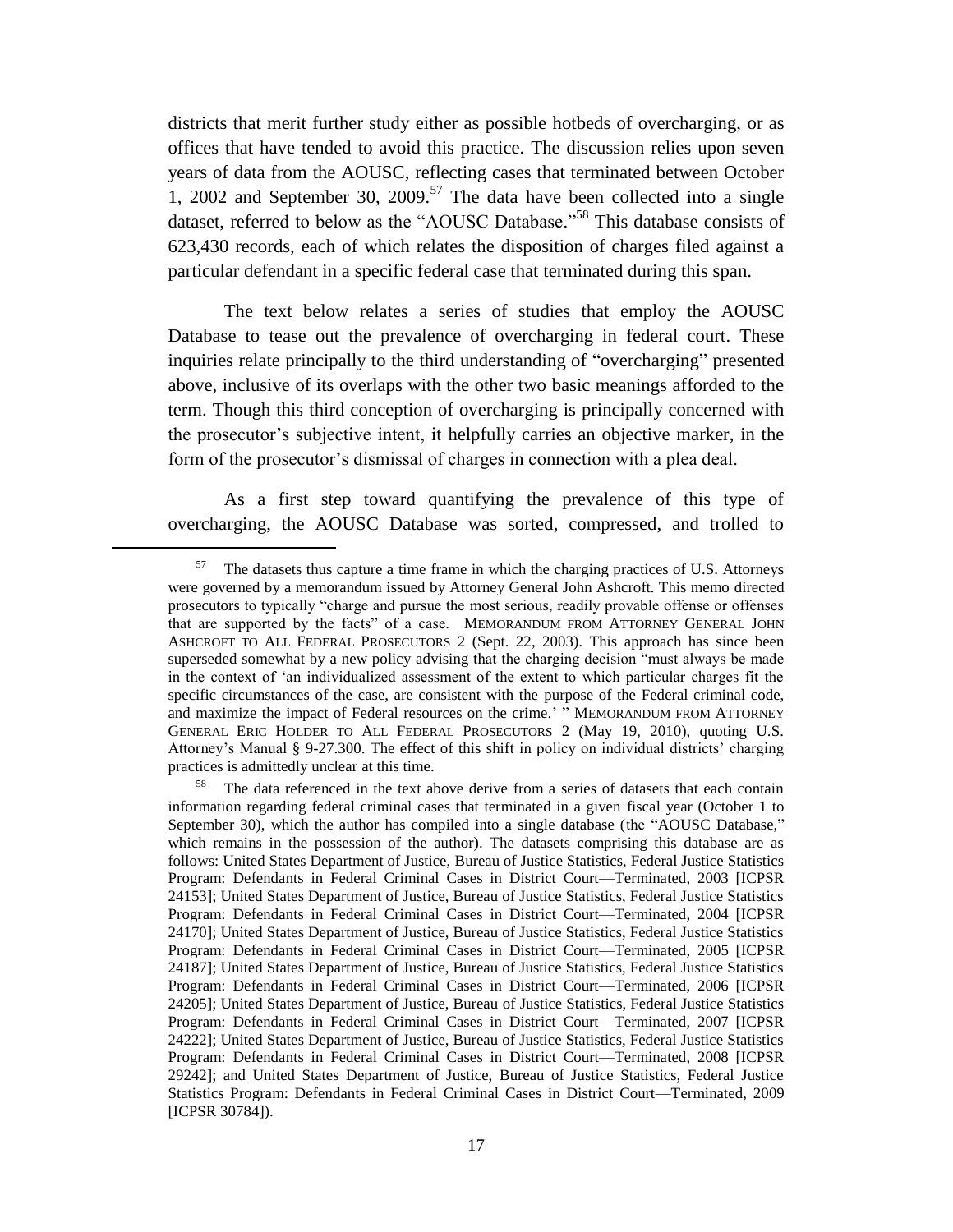ascertain: (1) the frequency with which charges were dismissed (as opposed to some other disposition) in cases that resulted in a guilty or nolo contendere plea to one or more counts; (2) the frequency with which "most serious" charging offenses, at the time of initial case filing, lost that status in cases that led to a guilty or no-contest plea; and (3) the frequency with which charges under 18 U.S.C. § 924(c), which carries a five-year "mandatory minimum" sentence, were dismissed in cases that entailed a defendant's guilty or no-contest plea. The text below relates the reasoning behind each of these metrics. Since the AOUSC data include the particular federal judicial district in which each case terminated, and since most cases within a given judicial district are filed by the local U.S. Attorney's office, the data permit the district-by-district comparison of charging and conviction information. 59

#### **A. Charge Dismissals**

 $\overline{a}$ 

First, a basic metric would examine the frequency of charge dismissals in cases that terminated, in whole or in part, by a guilty or nolo contendere plea  $(538,085 \text{ cases})$ .<sup>60</sup> The percentage of counts that reflect termination by dismissal within these cases might provide a very rough take on the dynamics of charge bargaining within a given jurisdiction. As performed on the AOUSC Database, this analysis yielded the following list of jurisdictions with particularly *low* dismissal rates:

| <b>District</b>      | FY 2003-FY2009        |
|----------------------|-----------------------|
|                      | <b>Dismissal Rate</b> |
| Rhode Island         | 5.6%                  |
| <b>Massachusetts</b> | 11.7%                 |
| E.D. Pennsylvania    | 15.1%                 |
| New Mexico           | 16.6%                 |
| Maine                | 18.8%                 |

**Table I: Federal Judicial Districts with the Lowest Charge-Dismissal Rates in Pled Cases, AOUSC Data, FY 2003–FY2009<sup>61</sup>**

<sup>&</sup>lt;sup>59</sup> The data that comprise the AOUSC Database are admittedly imperfect. In addition to the aforementioned five-count limitation, inputting errors and missing cases also appear within the data. These shortcomings augur caution when using the data to draw minute distinctions. Accordingly, the discussion below will focus on jurisdictions that lie at the extremes of various rankings. This focus attenuates the risk of a material mischaracterization of a district's charging practices.

Here, and in the subsequent charts that relate the dismissal rates of charges brought under 18 U.S.C. § 924, the dismissal rates reflect all dismissals assigned either of the codes "1" or "D" by the AOUSC. The two codes differ in that the latter reflects dismissals without prejudice.

<sup>61</sup> AOUSC Database, *supra* note [58.](#page-17-0) The District of New Jersey had a dismissal rate of 23.2 percent, but an extremely high number of counts that reflected a *nolle prosequi* disposition; the District was therefore excluded from the chart above.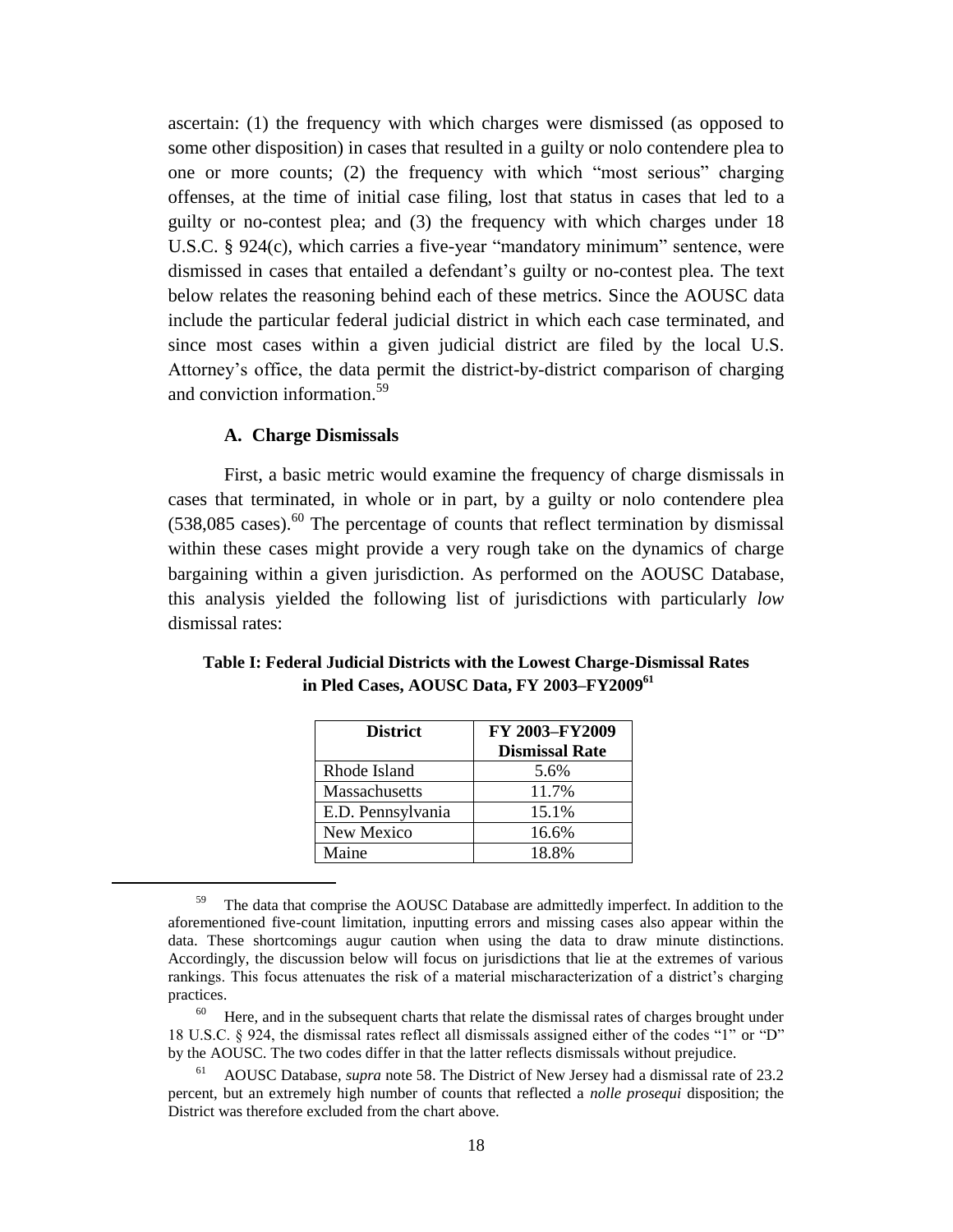| S.D. Indiana<br>18.9%<br>N.D. Florida<br>24.7%<br>24.8%<br>N.D. Alabama<br>25.2%<br>S.D. Illinois<br>25.7%<br>New Hampshire |  |
|-----------------------------------------------------------------------------------------------------------------------------|--|
|                                                                                                                             |  |
|                                                                                                                             |  |
|                                                                                                                             |  |
|                                                                                                                             |  |
|                                                                                                                             |  |

Meanwhile, according to the AOUSC Database, the judicial districts with the highest dismissal rates were:

| <b>District</b>    | FY 2003-FY2009        |
|--------------------|-----------------------|
|                    | <b>Dismissal Rate</b> |
| N.D. West Virginia | 56.3%                 |
| Kansas             | 53.6%                 |
| Vermont            | 51.6%                 |
| Minnesota          | 51.5%                 |
| M.D. Pennsylvania  | 50.7%                 |
| E.D. New York      | 50.6%                 |
| S.D. Alabama       | 50.0%                 |
| E.D. Arkansas      | 49.2%                 |
| W.D. Virginia      | 48.9%                 |
| E.D. California    | 48.4%                 |

| Table II: Federal Judicial Districts with the Highest Charge-Dismissal Rates |
|------------------------------------------------------------------------------|
| in Pled Cases, AOUSC Data, FY 2003-FY2009 <sup>62</sup>                      |

Of course, charge dismissals on their own provide a weak proxy for overcharging. The volume and rate of charge dismissals in pled cases depends on many extrinsic matters, such as the types of charges that tend to be filed in a jurisdiction. Prosecutors in the District of New Mexico, for example, might dismiss few charges in pled cases because they file a large share of their cases under 8 U.S.C. § 1326 (re-entry into the United States by a removed felon),  $^{63}$  a federal crime that is so simple to prove it rarely implicates any charge bargaining.<sup>64</sup> A large number of count-heavy fraud prosecutions in the Eastern District of New York, by comparison, may inflate that jurisdiction's chargedismissal rate.

<sup>62</sup> *Id*.

 $63$  With a few exceptions, 8 U.S.C. § 1326 makes it a federal crime for someone who "has been denied admission, excluded, deported, or removed or has departed the United States while an order of exclusion, deportation, or removal is outstanding," to thereafter enter, attempt to enter, or be at any time found in the United States. 8 U.S.C. § 1326 (2006).

<sup>64</sup> Kyle Graham, C*rimes, Widgets, and Plea Bargaining: An Analysis of Charge Content, Pleas, and Trials*, 100 CAL. L. REV. 1573, 1617–19 (2012).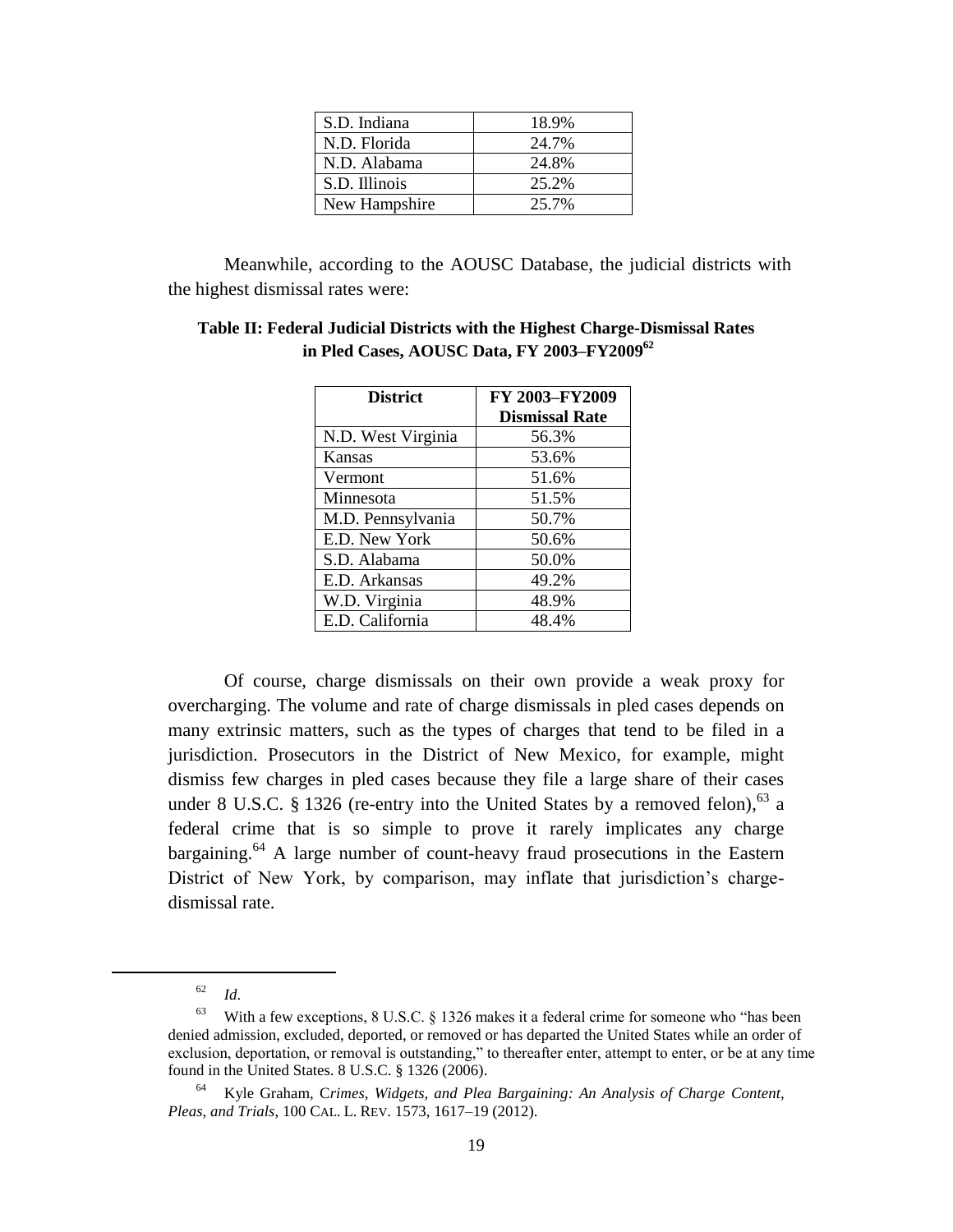Furthermore, not all charge dismissals in connection with plea deals bespeak overcharging. For example, state prosecutors routinely allege two counts in driving under the influence cases. The first alleges that the defendant drove a vehicle while "under the influence" of alcohol. $65$  The second charges that the defendant drove with a blood-alcohol concentration at or over a certain level.<sup>66</sup> Most of the time, more than adequate proof supports both counts, and the same result typically obtains at sentencing regardless of whether the defendant pleads guilty to one of these charges, or both. Prosecutors, therefore, usually gain no substantial plea-bargaining leverage by alleging both crimes. In these cases, the prosecutors commonly accept a guilty plea to one of these charges or the other, and dismiss the remaining charge as a *pro forma* matter. Even assuming a prosecutor filed such a case knowing that it was substantially certain to resolve with a guilty plea to one count that contemplated the dismissal of the other charge, this knowledge would not amount to overcharging. For one thing, there charges would not be disproportionate to the defendant's conduct; for another, the necessary prosecutorial *scienter* would not exist.<sup>67</sup>

#### **B. "Most Serious" Charge Substitutions**

If the dismissal of *any* charge pursuant to a plea does not, on its own, provide an especially meaningful indication of overcharging, perhaps a narrowed focus on the dismissal of "serious" charges will. These data may not be available, or easy to collect, for all jurisdictions. But as indicated above, the AOUSC Dataset identifies the "most serious" offense at initial charging, as well as the "most serious" offense at the time of case termination. Since charge dismissals represent the most common explanation for these substitutions, charting the discrepancies between these two offenses might provide a rough sense of the frequency of at least one form of deliberate overcharging.<sup>68</sup>

The following tables indicate how often, among pled cases, the charge identified as the most serious charging offense in a given case retained that status at the time of case termination. The data are broken out on a year-by-year basis, to highlight any inconsistencies across the studied time period. In the table

<sup>65</sup> *E.g.*, California Vehicle Code § 23152(a) (WEST 2000).

<sup>66</sup> *E.g.*. California Vehicle Code § 23152(b) (WEST 2000).

Similar circumstances often arise when defendants are charged with both grand theft (*e.g.*, California Penal Code § 487(a) (WEST 2000)) and possession of the stolen property (*e.g.*, California Penal Code § 496 (WEST 2000)).

<sup>68</sup> *See* Ron Sylvester, *Prosecutors' Conviction Rate Falls*, THE WICHITA EAGLE (Wichita, KS), Aug. 11, 2002, at 1A (reporting the results of a study in which a conviction on the most serious charge in a case served as a proxy for proper charging).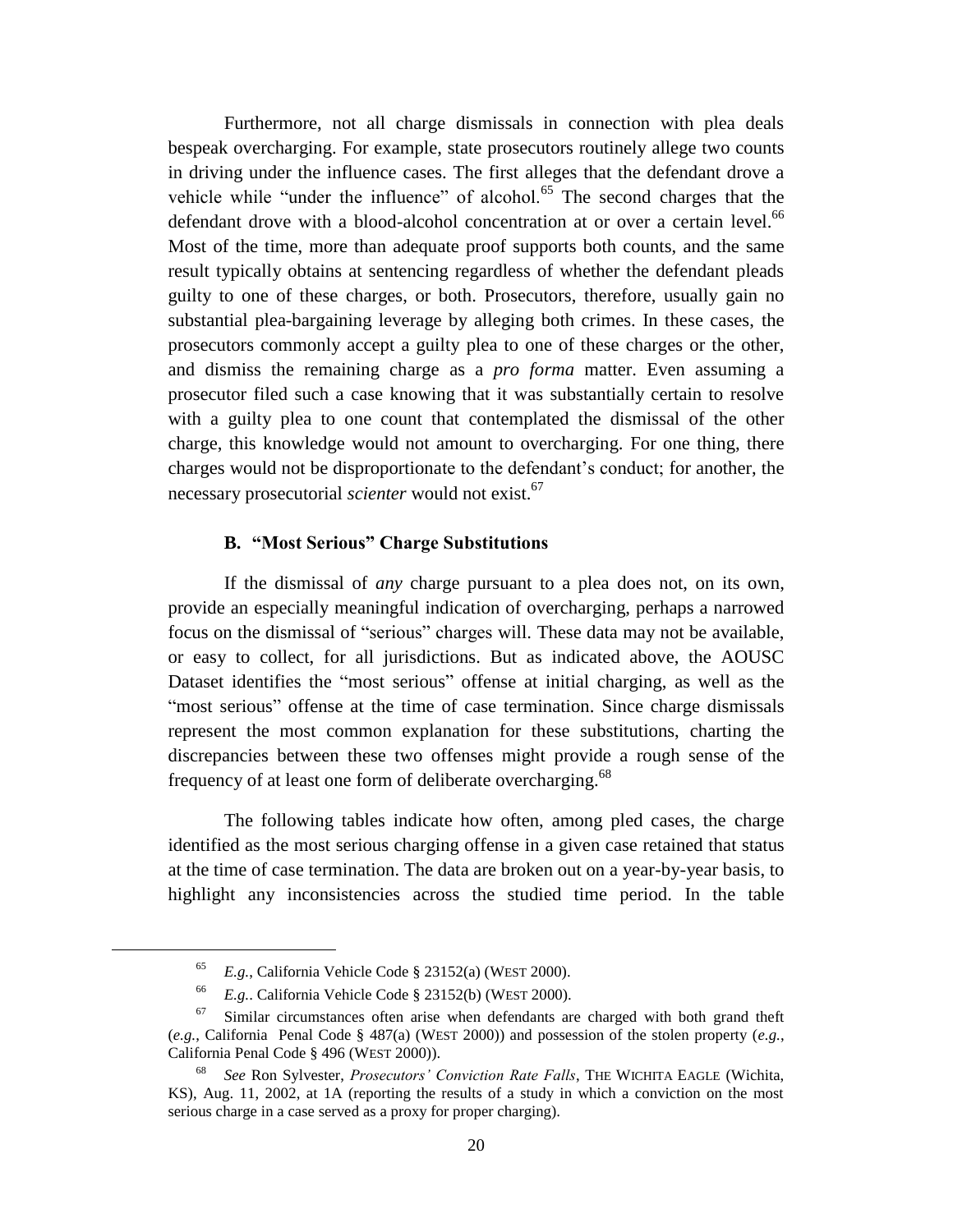immediately below, the names of districts that also appeared on the list of districts with low charge-dismissal rates are presented in bold text.

| <b>District</b>      | 2003  | 2004  | 2005  | 2006  | 2007  | 2008  | 2009  | <b>Total</b> |
|----------------------|-------|-------|-------|-------|-------|-------|-------|--------------|
| S.D. Indiana         | 97.6% | 95.4% | 97.9% | 97.3% | 93.9% | 95.6% | 93.5% | 95.9%        |
| <b>Rhode</b>         | 93.0% | 96.3% | 93.1% | 96.9% | 96.4% | 98.9% | 96.4% | 95.8%        |
| <b>Island</b>        |       |       |       |       |       |       |       |              |
| <b>Maine</b>         | 91.2% | 93.4% | 96.1% | 97.7% | 97.3% | 94.8% | 94.2% | 95.0%        |
| S.D. Illinois        | 94.8% | 94.4% | 95.3% | 95.7% | 94.8% | 91.1% | 93.8% | 94.3%        |
| Northern             | 100%  | 89.7% | 95.5% | 93.8% | 100%  | 94.7% | 85.7% | 93.4%        |
| Mariana              |       |       |       |       |       |       |       |              |
| Islands              |       |       |       |       |       |       |       |              |
| <b>New Mexico</b>    | 82.1% | 92.5% | 94.0% | 95.4% | 94.4% | 95.5% | 97.0% | 93.4%        |
| C.D. Illinois        | 95.1% | 91.9% | 93.0% | 92.3% | 92.9% | 93.1% | 94.6% | 93.3%        |
| N.D.                 | 93.8% | 93.7% | 92.8% | 95.4% | 91.3% | 92.8% | 92.9% | 93.2%        |
| Alabama              |       |       |       |       |       |       |       |              |
| S.D.                 | 91.1% | 90.0% | 89.9% | 91.8% | 92.4% | 93.6% | 93.8% | 92.1%        |
| California           |       |       |       |       |       |       |       |              |
| E.D.                 | 90.1% | 90.3% | 91.5% | 93.1% | 92.7% | 94.1% | 93.7% | 92.1%        |
| Pennsylvania         |       |       |       |       |       |       |       |              |
| <b>All Districts</b> | 79.6% | 81.9% | 82.8% | 83.3% | 83.9% | 84.0% | 85.3% | 83.1%        |

| Table III: Federal Judicial Districts with the Highest Retention Rates of Most |  |
|--------------------------------------------------------------------------------|--|
| Serious Charging Offenses in Pled Cases, FY 2003-FY2009 <sup>69</sup>          |  |

Meanwhile, the judicial districts that experienced the highest rates of "most serious" charge substitution (with the names of districts that appeared on the list of jurisdictions with the highest "generic" dismissal rates being highlighted in bold text) were:

| Table IV: Federal Judicial Districts with the Lowest Retention Rates of Most |  |
|------------------------------------------------------------------------------|--|
| Serious Charging Offenses in Pled Cases, FY 2003–FY2009 <sup>70</sup>        |  |

| <b>District</b>   | 2003  | 2004     | 2005  | 2006  | 2007  | 2008  | 2009  | <b>Total</b> |
|-------------------|-------|----------|-------|-------|-------|-------|-------|--------------|
| N.D. West         | 48.6% | 58.3%    | 63.8% | 62.6% | 62.2% | 56.5% | 72.8% | 61.2%        |
| <b>Virginia</b>   |       |          |       |       |       |       |       |              |
| W.D.              | 64.9% | 69.7%    | 72.4% | 65.8% | 73.6% | 65.7% | 67.1% | 68.4%        |
| Washington        |       |          |       |       |       |       |       |              |
| E.D.              | 58.1% | $60.0\%$ | 71.7% | 72.4% | 67.3% | 75.9% | 77.6% | 69.0%        |
| <b>California</b> |       |          |       |       |       |       |       |              |
| E.D. New          | 62.5% | 71.8%    | 69.3% | 68.2% | 71.6% | 72.7% | 70.4% | 69.1%        |
| York              |       |          |       |       |       |       |       |              |
| E.D. Texas        | 67.5% | 64.8%    | 69.7% | 68.2% | 72.9% | 73.6% | 72.5% | 70.2%        |

<sup>69</sup> AOUSC Database, *supra* note [58.](#page-17-0)

<sup>70</sup> AOUSC Database, *supra* note [58.](#page-17-0)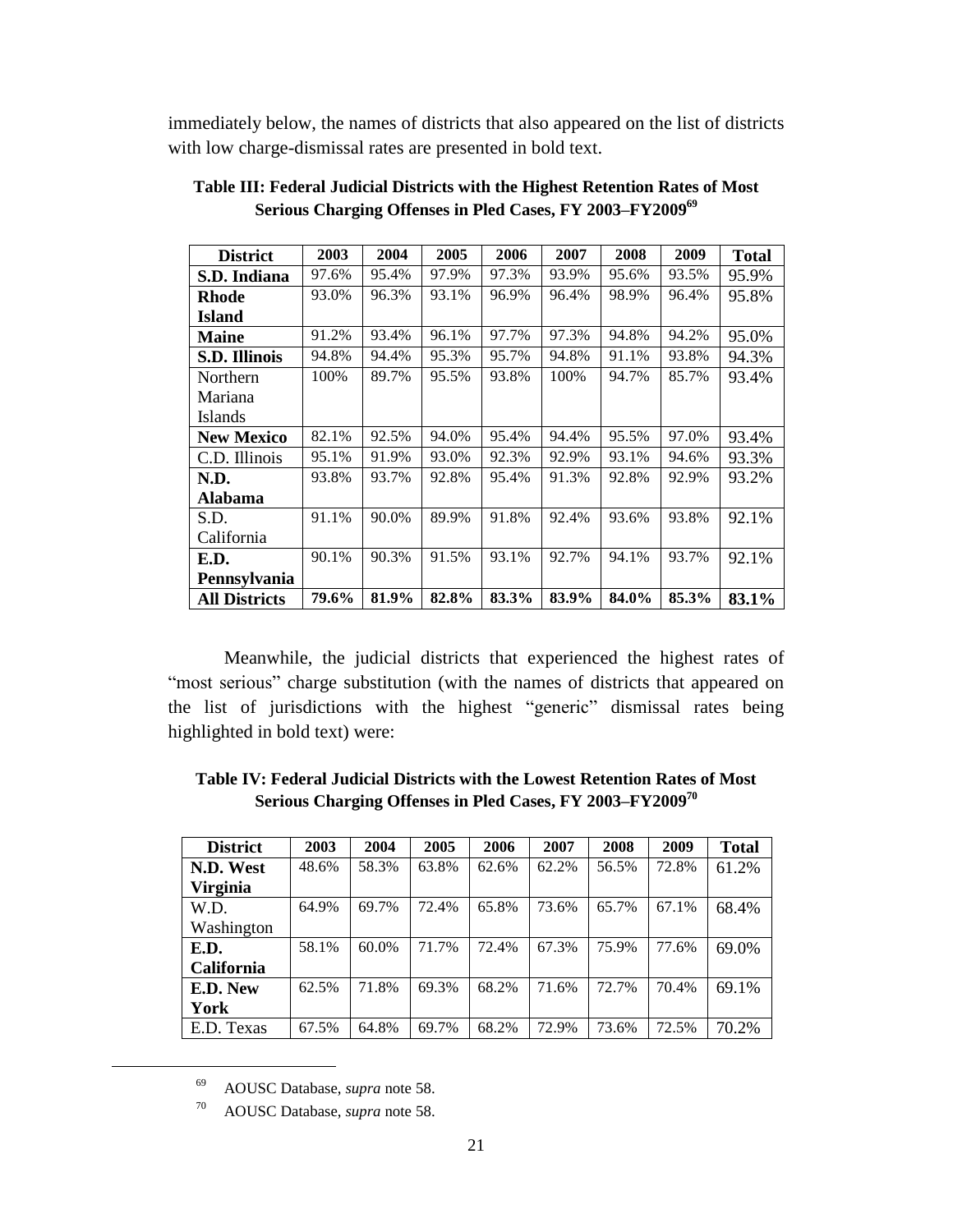| Oregon          | 71.4% | 73.0% | 74.0% | 72.5% | 72.1% | 70.8% | 60.9% | 70.6% |
|-----------------|-------|-------|-------|-------|-------|-------|-------|-------|
| <b>Kansas</b>   | 71.1% | 75.5% | 73.3% | 68.4% | 71.0% | 69.7% | 67.4% | 70.9% |
| S.D. Florida    | 59.0% | 67.8% | 68.0% | 69.4% | 76.0% | 77.5% | 80.5% | 71.3% |
| E.D.            | 66.9% | 73.4% | 73.6% | 76.3% | 73.2% | 71.0% | 64.9% | 71.3% |
| <b>Arkansas</b> |       |       |       |       |       |       |       |       |
| South           | 75.9% | 66.8% | 69.6% | 68.4% | 79.0% | 69.4% | 71.9% | 71.5% |
| Dakota          |       |       |       |       |       |       |       |       |

Though the swapping of "most serious" charges in pled cases probably provides a better proxy for overcharging than the frequency of charge dismissals does, this metric also leaves much to be desired. For one thing, this measurement cannot detect "horizontal" charge bargaining in situations where the prosecution has alleged only multiple counts of a single crime, or has agreed to dismiss less serious charges in exchange for a guilty plea to the most serious offense. Also, the AOUSC Dataset premises the "most serious" charge designation on the base offense level assigned to the crime under the United States Sentencing Guidelines.<sup>71</sup> This reliance on the Guidelines can produce misleading results in situations where additional facts, such as the amount of illegal drugs at issue, ultimately play a more important role in determining the defendant's likely sentence.

Furthermore, this reliance on base offense levels can produce haphazard results. Vast discrepancies may appear across similarly situated judicial districts when both districts (1) often charge identical sets of crimes, with each crime having the same base offense level, but (2) customarily dismiss different crimes within these sets as part of plea deals. Assume that in such a situation, the Guidelines identify Crime A as the "more serious" of the two offenses, an arbitrary designation. A jurisdiction that routinely dismisses Crime A instead of Crime B as a *pro forma* part of plea agreements will record a very high charge substitution rate, suggesting it routinely overcharges. A jurisdiction that dismisses Crime B for the same reason, however, will have a very low substitution rate. This discrepancy seems particularly unfair when, as with prosecutions under the driving under the influence laws discussed above, the prosecution gains little to no tactical advantage at plea bargaining from its decision to allege both crimes.

Notwithstanding these caveats, and the fact that the two datapoints are not wholly independent from one another, the data regarding the substitution of "most serious" charging offenses might provide a useful cross-check to the "generic"

 $71$  The base offense level for a crime provides the starting point for sentencing calculations under the Federal Sentencing Guidelines. Higher base offense levels translate to lengthier Guidelines-prescribed advisory terms. ROGER W. HAINES, JR., FRANK O. BOWMAN, III & JENNIFER C. WOLL, FEDERAL SENTENCING GUIDELINES HANDBOOK 1305 (2010).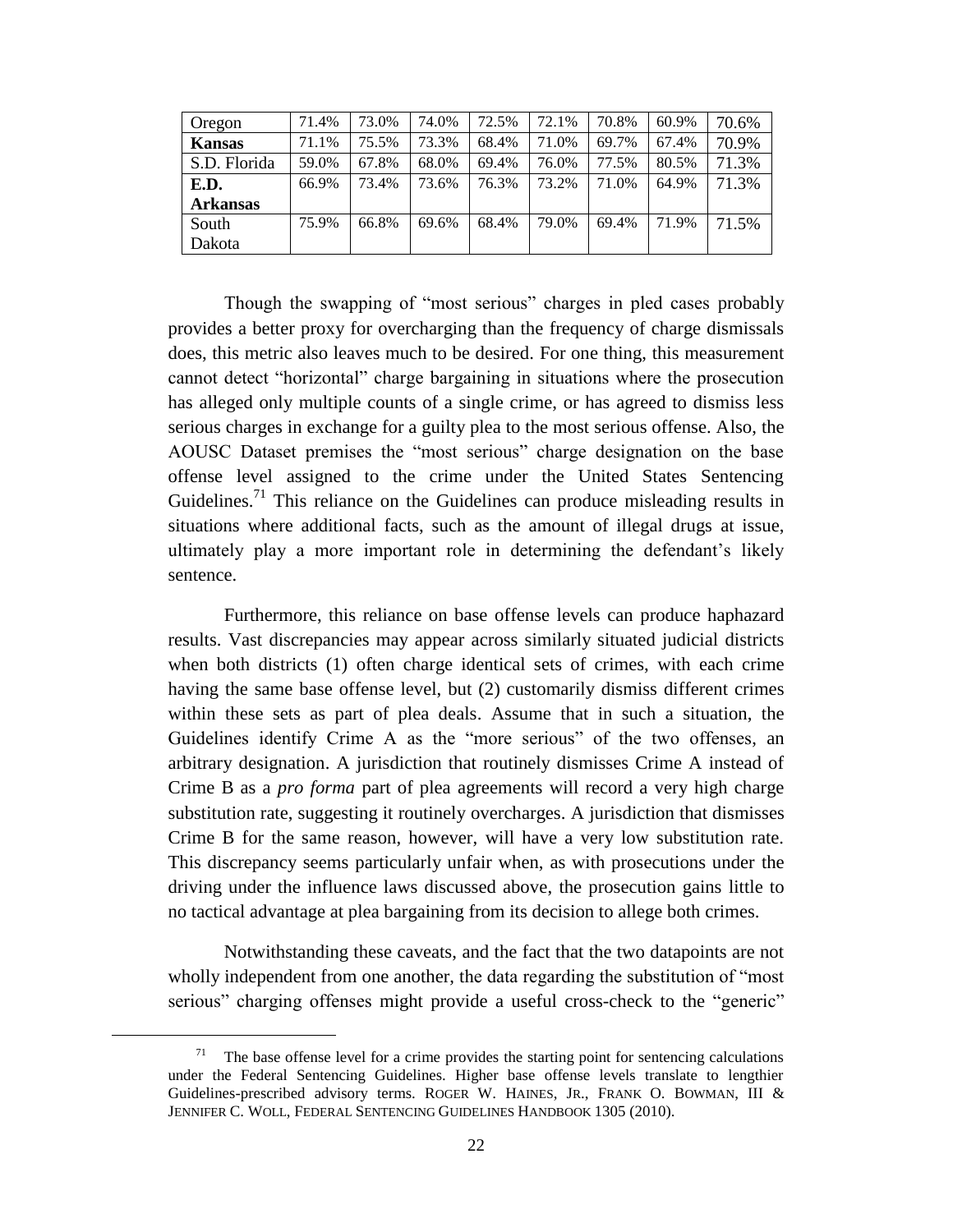dismissal data. There exists significant overlap between the lists, at both extremes. The Southern District of Indiana, the District of Rhode Island, the Eastern District of Pennsylvania, the District of Maine, the District of New Mexico, and the Southern District of Illinois appear on both the list of jurisdictions with the lowest dismissal rates, and the list of jurisdictions with the lowest substitution rates for "most serious" charging offenses. At the other extreme, the Northern District of West Virginia, the Eastern District of Arkansas, the Eastern District of California, the Eastern District of New York, and the District of Kansas had among the highest dismissal rates and the highest substitution rates.

# **C. 18 U.S.C. § 924(c) Dismissals**

To further pin down the existence of overcharging, as opposed to innocuous charge dismissals incident to pleas, a third metric would consider how often prosecutors dismiss a specific crime or enhancement believed to commonly serve as a government bargaining chip in plea negotiations. In this vein, it is sometimes asserted<sup>72</sup> that prosecutors often use the gun enhancement found at 18 U.S.C. §  $924(c)^{73}$  to catalyze plea bargaining. This charge carries a five-year mandatory minimum term, to run consecutively with the sentence assigned to the underlying crime. The nature and content of the charge catalyze plea bargaining: defendants want to eliminate the five-year term, while prosecutors are willing to exchange its dismissal for guilty pleas to the underlying charges. The 924(c) charge's reputation as a plea-deal facilitator suggests that the frequency with which prosecutors dismiss these charges might reflect prior overcharging.

Accordingly, the table below relates the federal districts with the lowest 924(c) dismissal rates in cases resolved in whole or in part by a defendant's guilty or nolo contendere plea. (The overall dismissal rate for 924(c) charges in these cases during the studied time period, across all districts, was  $45.5\%$ <sup>74</sup>) Judicial

l

<sup>72</sup> BUREAU OF JUSTICE STATISTICS, FEDERAL FIREARM OFFENDERS, 1992–98 6 (2000) (discussing the frequent dismissal of 924(c) charges); Stephen J. Schulhofer & Ilene H. Nagel, *Plea Negotiations Under the Federal Sentencing Guidelines: Guideline Circumvention and its Dynamics in the Post-*Mistretta *Period*, 91 NW. U. L. REV. 1284, 1293 (1997) (observing that the dismissal of provable  $924(c)$  counts represented a common form of charge-bargaining in federal prosecutions); Ilene H. Nagel & Stephen J. Schulhofer, *A Tale of Three Cities: An Empirical Study of Charging and Bargaining Practices Under the Federal Sentencing Guidelines*, 66 S. CAL. L. REV. 501, 548–49, 551–52 (1992) (remarking on the dismissal of 924(c) counts).

Section 924 $(c)$  of Title 18 provides that a five-year (or higher) sentence enhancement is to be imposed upon "any person who, during and in relation to any crime of violence or drug trafficking crime (including a crime of violence or drug trafficking crime that provides for an enhanced punishment if committed by the use of a deadly or dangerous weapon or device) for which the person may be prosecuted in a court of the United States, uses or carries a firearm, or who, in furtherance of any such crime, possesses a firearm." 18 U.S.C. § 924(c) (2006).

<sup>74</sup> AOUSC Database, *supra* note [58.](#page-17-0)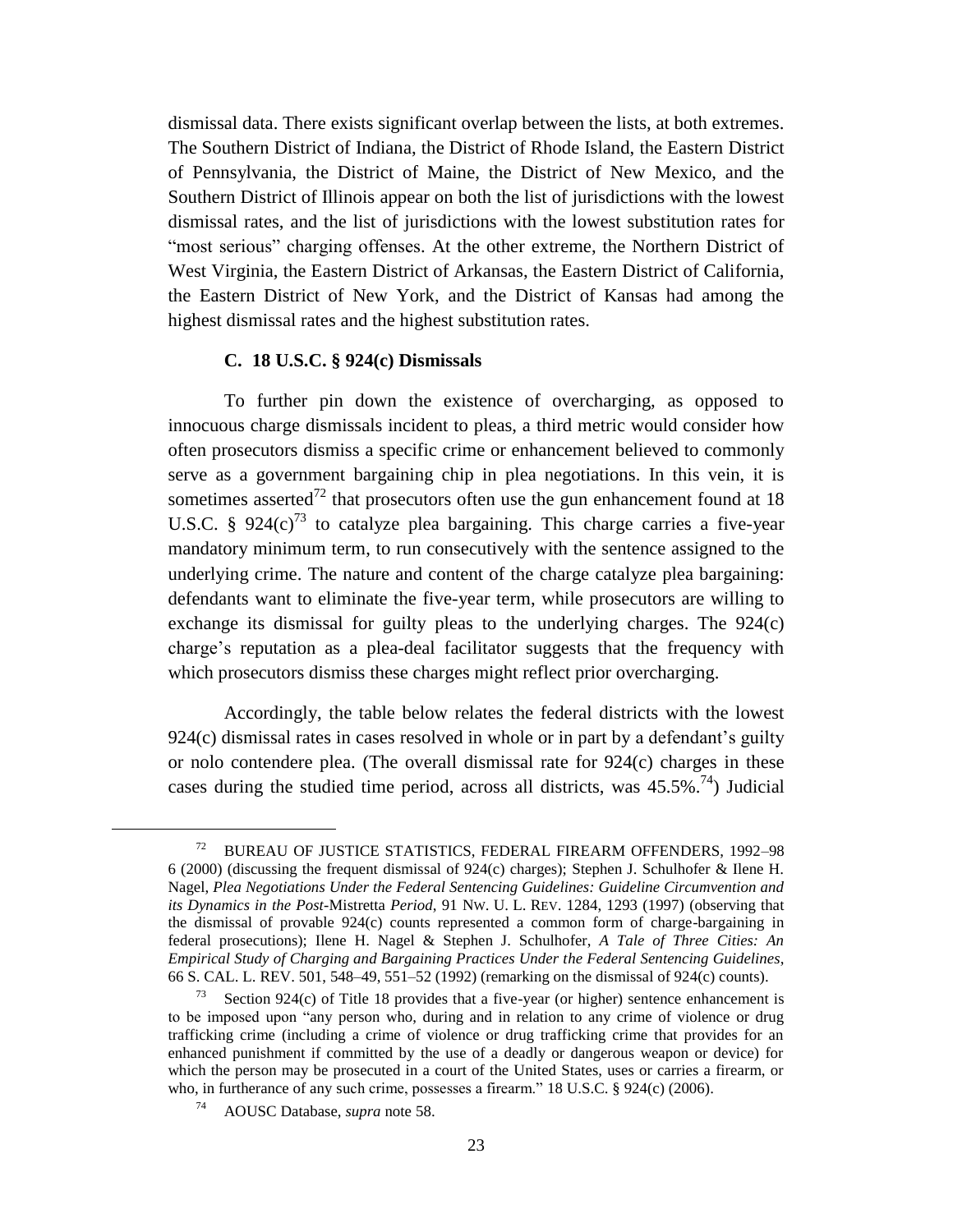districts that appeared within either the list of districts with the lowest general dismissal rates (Table I), or the list of districts with the lowest substitution rates for "most serious" charges (Table III), are in bold; the names of districts that appear on both of these other tables are in bold italics:

| <b>District</b>          | 18 U.S.C. § 924(c)    |
|--------------------------|-----------------------|
|                          | <b>Dismissal Rate</b> |
| Northern Mariana Islands | 0.0%                  |
| N.D. Alabama             | 13.8%                 |
| Maine                    | 15.0%                 |
| N.D. Florida             | 16.6%                 |
| W.D. Arkansas            | 16.7%                 |
| S.D. Indiana             | 17.2%                 |
| <b>Massachusetts</b>     | 19.5%                 |
| E.D. Pennsylvania        | 21.0%                 |
| <b>C.D. Illinois</b>     | 24.7%                 |
| W.D. Wisconsin           | 25.0%                 |
| <b>Rhode Island</b>      | 25.0%                 |

**Table V: Federal Judicial Districts with the Lowest Dismissal Rates of 18 U.S.C. § 924(c) Charges in Pled Cases, FY 2003–FY2009<sup>75</sup>**

The following districts, meanwhile, had the highest 924(c) dismissal rates in cases terminated by plea. Text in bold or bold italics connotes a district's appearance within either the list of districts with the highest general dismissal rates (Table II) or the list of districts with the highest substitution rates for "most serious" charges (Table IV) (bold text), or on both lists (bold italics):

**Table VI: Federal Judicial Districts with the Highest Dismissal Rates of 18 U.S.C. § 924(c) Charges in Pled Cases, FY 2003–FY2009<sup>76</sup>**

| <b>District</b>          | 18 U.S.C. § 924(c)    |
|--------------------------|-----------------------|
|                          | <b>Dismissal Rate</b> |
| E.D. Arkansas            | 73.0%                 |
| S.D. Georgia             | 70.7%                 |
| <b>Minnesota</b>         | 66.9%                 |
| <b>M.D. Pennsylvania</b> | 66.3%                 |
| Vermont                  | 65.5%                 |
| Arizona                  | 65.2%                 |

<sup>75</sup> AOUSC Database, *supra* note [58.](#page-17-0)

<sup>76</sup> AOUSC Database, *supra* note [58.](#page-17-0)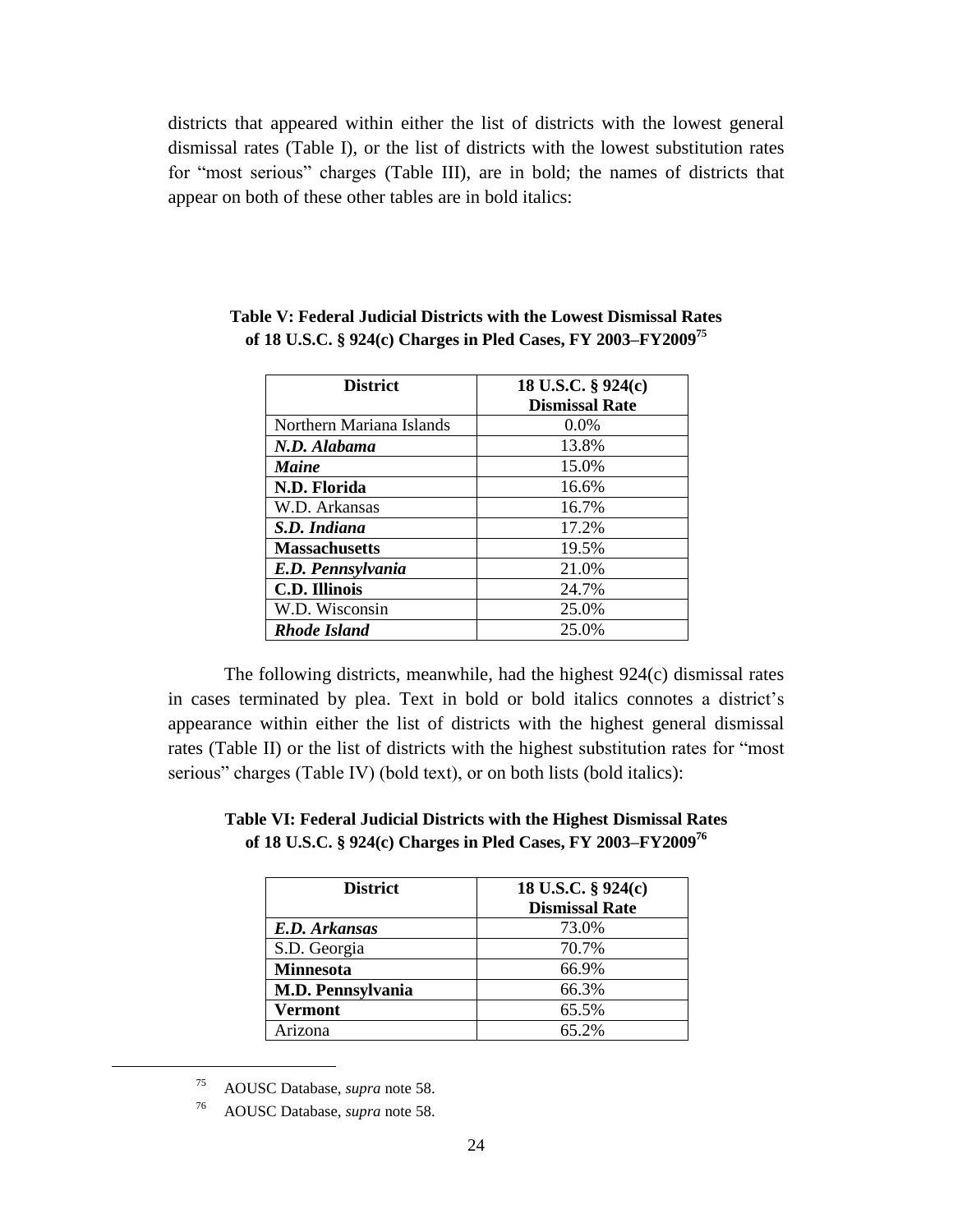| E.D. Washington | 64.4% |
|-----------------|-------|
| E.D. Texas      | 64.2% |
| E.D. New York   | 63.8% |
| <b>Oregon</b>   | 62.8% |

# **D. Combined Results**

Summing the results of these three metrics reveals those districts that have compiled particularly distinctive charge-dismissal records over the studied time period.<sup>77</sup> The lowest dismissal rates in connection with pled cases belong to the District of Maine, the Southern District of Indiana, the District of Rhode Island, the Northern District of Alabama, and the Eastern District of Pennsylvania. These low dismissal rates may owe to a shared hard line on plea bargaining, it may bespeak careful charging practices, or it may owe to altogether different factors. Yet if overcharging represents a concern, these districts seem to hold promise as potential sources of best charging practices.

At the other extreme, the highest amassed dismissal rates belong to the Eastern District of Arkansas, the Eastern District of New York, the Middle District of Pennsylvania, the District of Minnesota, and the Northern District of West Virginia. Once again, there may exist good explanations for the high dismissal rates in these jurisdictions, independent of overcharging. Alternatively or in addition, changes in policy or personnel since the studied time period may have altered the charge-dismissal profiles of these offices. Yet the evidence suggests that a comprehensive, critical study of overcharging in the federal system might begin with these districts, to ascertain what accounts for their frequent dismissal of generic, serious, and "bargaining chip" offenses.

# **III. CONCLUSION**

l

To reiterate, a district's position at either extreme of the aforementioned metrics does not establish that it employed or still employs "good" or "bad" charging practices. Limitations of and errors within the data, idiosyncrasies in AOUSC coding, variations in docket composition across judicial districts, the relative strength or weakness of the defense bar in a judicial district, and the possible influence on the data of cases prosecuted by attorneys out of "Main

<sup>77</sup> The discrepancies across the tables also provide some useful insights into the limitations of each metric. While the District of New Mexico, for example, had a very low "general" dismissal rate in pled cases, there was reason to believe that this rating did not bespeak parsimonious charging. The District's frequent dismissal of § 924(c) charges in pled cases—it ranks 50th among judicial districts in this respect—seems to substantiate this suspicion. AOUSC Database, *supra* not[e 58.](#page-17-0)